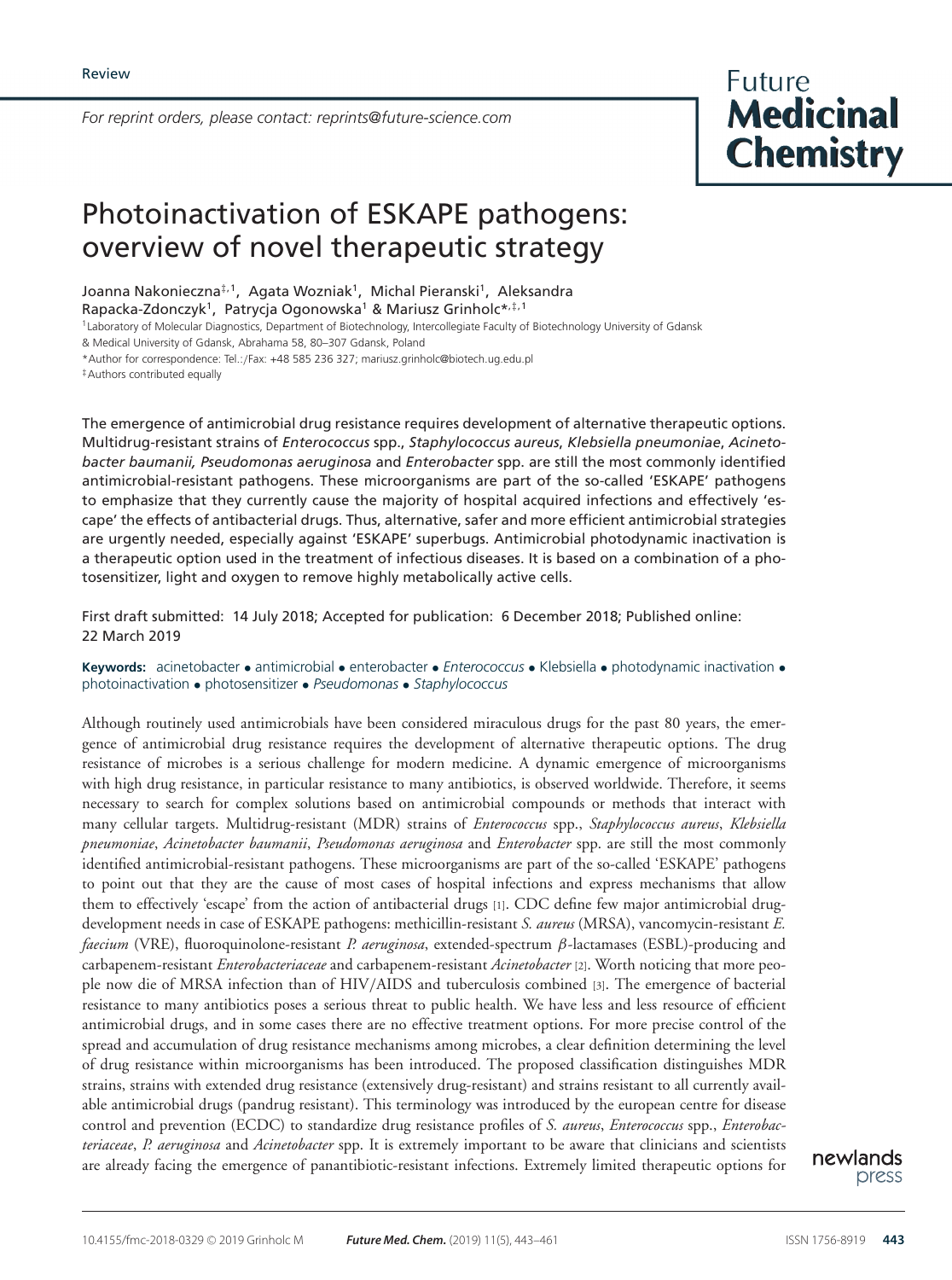these pathogens force clinicians to employ previously discarded drugs with significant toxicity and lack of data concerning dosage regimen or duration of therapy [4]. In addition, we are witnessing both the growing number of elderly patients as well as patients undergoing serious treatment procedures like surgery, transplantation and chemotherapy, which would finally lead to an increased number of immunocompromised individuals at risk of these infections [5]. Thus, alternative safer and more efficient antimicrobial strategies are urgently needed, especially against 'ESKAPE' superbugs.

Antimicrobial photodynamic inactivation (aPDI) is a therapeutic option used in the treatment of infectious diseases. It is based on a combination of a photosensitizer (PS), light and oxygen to remove highly metabolically active cells, in other words, fungi, viruses or bacteria. Triplet-excited PS is a basic element of the aPDI activity, leading to the formation of singlet oxygen and/or radicals. The action of these reactive oxygen species (ROS) leads to damage to numerous biological molecules and, consequently, to the death of the desired cells [6]. In comparison with other methods of treatment, aPDI has several advantages. Photoactivation allows the local treatment, which reduces the side effects of photodynamic therapy. In addition, aPDI has several cellular targets and therefore it is not biased by development of resistance to the treatment. However, despite such advantages, and increasing knowledge about the effectiveness of photodynamic therapy, it is clear that clinical application of aPDI is still not widespread. Many researchers have focused on finding new or modifying existing PSs in order to maximize the quantum yield of singlet oxygen in the *in vitro* tests, simultaneously studying molecular aspects occurring in microbial cells and the factors affecting different susceptibility of microbes to the photoinactivation. Notably, it is still unclear which are the most important and essential biological targets in photodynamic reaction for achieving effective eradication of microorganisms and which genetic or phenotypic features of microorganisms determine their response to the photoinactivation. In our opinion, reviewing and presenting the successful applications of aPDI against ESKAPE infections is indispensable for the dissemination of its effective clinical use. Starting from the biological effects of photodynamic inactivation, we will discuss studies that exemplify the most pronounced bactericidal effectiveness against ESKAPE pathogens in *in vitro* (both planktonic and biofilm cultures) as well as *in vivo* and clinical trials. We believe that this analysis will help with understanding that developed improved aPDI protocols are promising alternative for infectious diseases treatment.

The main motivation for writing this review is to present reliable studies that could convince medical chemists, microbiologists and clinicians of unquestionable features and the potential of aPDI for the treatment of infectious diseases. In addition, we will also indicate several open questions and challenges, hoping that they will encourage further research in this area.

# aPDI against ESKAPE pathogens

Below, the description and discussion of most recent and pronounced studies concerning aPDI efficacy against ESKAPE pathogens is provided. More detailed description of existing findings is presented in appropriate tables (for planktonic cultures, see Table 1; for biofilm-related studies refer to Table 2 and for *in vivo*/ *ex vivo* studies follow Table 3).

#### *Enterococcus* spp*.*

*Enterococcus* is a genus of a Gram-positive, facultative anaerobic, catalase-negative and nonspore-forming bacteria. The main pathogens associated with a wide range of clinical infections are *Enterococcus faecalis* and *Enterococcus faecium.* These bacteria can cause wound infections, bacteremia, urinary tract infection (UTI), endodontic infections, endocarditis, intra-abdominal infections and neonatal sepsis [7,8]. Today, an increasing rate of resistance to many groups of antibiotics has been observed, especially to drugs of last resort. Within the *Enterococcus* genus are VRE. Diseases caused by VRE strains could be effectively treated with very limited antimicrobial therapies [7]. Moreover, numerous study reveal that *E. faecalis* plays an important role in endodontic infections and it can be found in the root canal system [9]. This species in the form of biofilm is considered as one of the most resistant species in oral cavity, due to the resistance to conventional antimicrobial agents: chlorhexidine or sodium hypochlorite [10]. Therefore, when routinely used therapeutic options are insufficient, scientists are aimed at research on alternative or complementary treatments. aPDI is a promising option leading to *Enterococcus* spp. eradication. Numerous studies were performed in this field both in case of *in vitro* and *ex vivo* (planktonic and biofilm) cultures. In 2015, Liu *et al.* investigated the effectiveness of two compounds: 5-aminolevulinic acid (5-ALA) and its derivative 5-ALA methyl ester (MAL) against two vancomycin-resistant *E. faecalis* strains employing LED lamp emitting red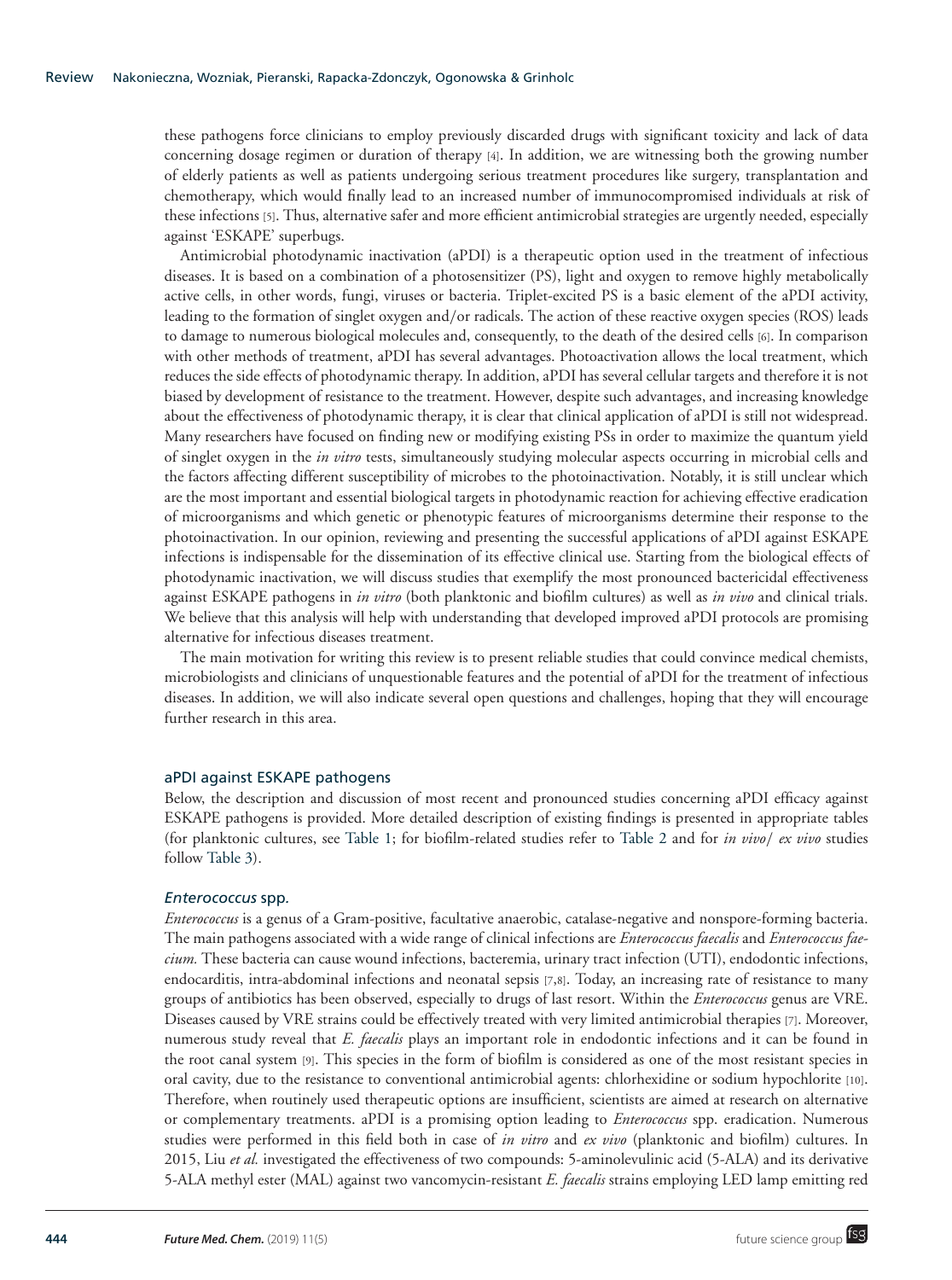| Table 1. Antimicrobial photodynamic inactivation of ESKAPE pathogens in planktonic cultures. |                           |                     |                                            |                   |                               |          |
|----------------------------------------------------------------------------------------------|---------------------------|---------------------|--------------------------------------------|-------------------|-------------------------------|----------|
| Photosensitizer                                                                              | <b>Light source</b>       | Wavelength<br>(nm)  | <b>Irradiance</b><br>(mW/cm <sup>2</sup> ) | Fluence $(J/cm2)$ | Max. reduction ( $log_{10}$ ) | Refs.    |
| <b>Enterococcus faecalis</b>                                                                 |                           |                     |                                            |                   |                               |          |
| Porphyrins:                                                                                  |                           |                     |                                            |                   |                               |          |
| $-5-ALA/MAL$                                                                                 | LED                       | 633                 | 80                                         | 288               | 5.37/5.02                     | $[11]$   |
| Phenothiazines:                                                                              |                           |                     |                                            |                   |                               |          |
| $- MB$                                                                                       | LED                       | 660                 | 153                                        | 90                | 9.98                          | [87]     |
| $-$ EtNBS $+$ derivatives                                                                    | Noncoherent               | 635                 | 50                                         | 10                | $5 - 7$                       | $[23]$   |
| Xanthenes:                                                                                   | Dental QTH                | 380-500             | 450                                        | 108               | 7.3                           | [88]     |
| $-$ RB                                                                                       |                           |                     |                                            |                   |                               |          |
| Others:                                                                                      |                           |                     |                                            |                   |                               |          |
| – Ce6                                                                                        | LED                       | 660                 | 153                                        | 60                | 10.20                         | [87]     |
| $- CUR$                                                                                      | LED/Dental QTH            | 450/380-500         | 151/450                                    | 25/108            | 10.32/7.65                    | [87, 88] |
| - Erythrosine                                                                                | LED                       | 440-480             | 1200                                       | 96                | 9.55                          | $[12]$   |
| – ICG                                                                                        | NIR diode laser           | 808                 | 2.38                                       | 143               | 5.1                           | [89]     |
| - Eosin-Y                                                                                    | Dental QTH                | 380-500             | 450                                        | 108               | 4.9                           | [88]     |
| – HYP                                                                                        | LED                       | 590                 | 80                                         | 14.4              | 6.5                           | $[90]$   |
| - Bacteriochlorins                                                                           | <b>NIR</b>                | 700-850             | 100                                        | 10                | > 6                           | $[41]$   |
| <b>Staphylococcus aureus</b>                                                                 |                           |                     |                                            |                   |                               |          |
| aBLT                                                                                         | LED                       | 405/400             | 21/60                                      | 306/54-108        | $4/$ 6                        | [91, 42] |
| Porphyrin:                                                                                   |                           |                     |                                            |                   |                               |          |
| $-5 - ALA$                                                                                   | LED                       | 410                 | 50                                         | 164.5             | 5                             | $[29]$   |
| - PpIX                                                                                       | Q. Light PDT<br>lamp      | 620-780             | 102                                        | 50                | $~2 - 4.51$                   | [92]     |
| $-$ PPArg <sub>2</sub>                                                                       | LED                       | 627                 | 23.4                                       | 20                | $4.46 - 5.53$                 | $[93]$   |
| - Tetra-Py <sup>+</sup> -Me                                                                  | Artificial white<br>light | 380-700             | 4                                          | 14.4              | >5                            | $[94]$   |
| Phenothiazines:                                                                              |                           |                     |                                            |                   |                               |          |
| $-$ EtNBS $+$ derivatives                                                                    | Noncoherent               | 635                 | 50                                         | 10                | $\sim$ 3–6                    | $[23]$   |
| $-$ TBO                                                                                      | Diode laser               | 633                 | 32                                         | 6                 | 5.83                          | $[95]$   |
| Phthalocyanines:                                                                             |                           |                     |                                            |                   |                               |          |
| $-$ RLP068/Cl                                                                                | Lumacare lamp             | 690                 | 100                                        | 10                | $\sim$ 8                      | [96]     |
| - Monosubstituted ZnPC/ZnPC                                                                  | LED                       | 610/627             | 40/23.4                                    | 48                | $4/3.49 - 5.77$               | [93, 97] |
| Xanthenes:                                                                                   | LED                       | 520                 | 23.4                                       | 20                | $3.37 - 5.47$                 | $[93]$   |
| $-$ RB                                                                                       |                           |                     |                                            |                   |                               |          |
| Fullerenes:                                                                                  |                           |                     |                                            |                   |                               |          |
| - Fulleropyrrolidine                                                                         | Q. Light PDT<br>lamp      | 385-780             | 267                                        | 160               | $3.5 - > 6$                   | $[28]$   |
| Others:                                                                                      |                           |                     |                                            |                   |                               |          |
| - DIMPy - BODIPY/BODIPYs                                                                     | Noncoherent               | 400-700/350-<br>800 | 65/70                                      | 118/21            | $5 - 6 / > 5$                 | [25, 31] |
| $-CUR$                                                                                       | LED                       | 455                 | 22                                         | 37.5              | $6 - 9.8$                     | $[98]$   |
| – HYP                                                                                        | LED                       | 602                 | 14                                         | 8                 | > 3                           | [99]     |
| - Imidazoacridinone derivative                                                               | Q. Light PDT<br>lamp      | 385-480             | 100                                        | 100               | $3.2 - 5$                     | $[100]$  |
| – NR, NRBr                                                                                   | Visible light<br>source   | 385-780             | ~16.8                                      | 30.2              | $\sim$ 3.7– $\sim$ 5          | $[24]$   |
| - Porphyrin-fullerene C <sub>60</sub>                                                        | Visible light<br>source   | 350-800             | 90                                         | 162               | >4.5                          | [101]    |

aBLT: Antimicrobial blue light treatment; AlGaInP diode laser: Aluminum gallium indium phosphide diode laser; DL: Diode laser; He–Ne laser: Helium–neon laser; HYP: Hypericin; ICG: Indocyanine green; KI: Potassium iodide; LC16: C60 fullerene derivate; LED: Light-emitting diode; ND: No data; NMB: New methylene blue; NIR: Near-infrared; NR: Neutral red; NRBr: Monobrominated neutral red; PpIX: Protoporphyrin IX; PPArg2: Protoporphyrin IX diarginate; PS: Photosensitizer; QTH: Quartz-tungsten-halogen; RB: Rose Bengal; TBO: Toluidine blue ortho; THL: Tungsten-halogen lamp; UVA: Ultraviolet A; ZnPC: Zinc phthalocyanine.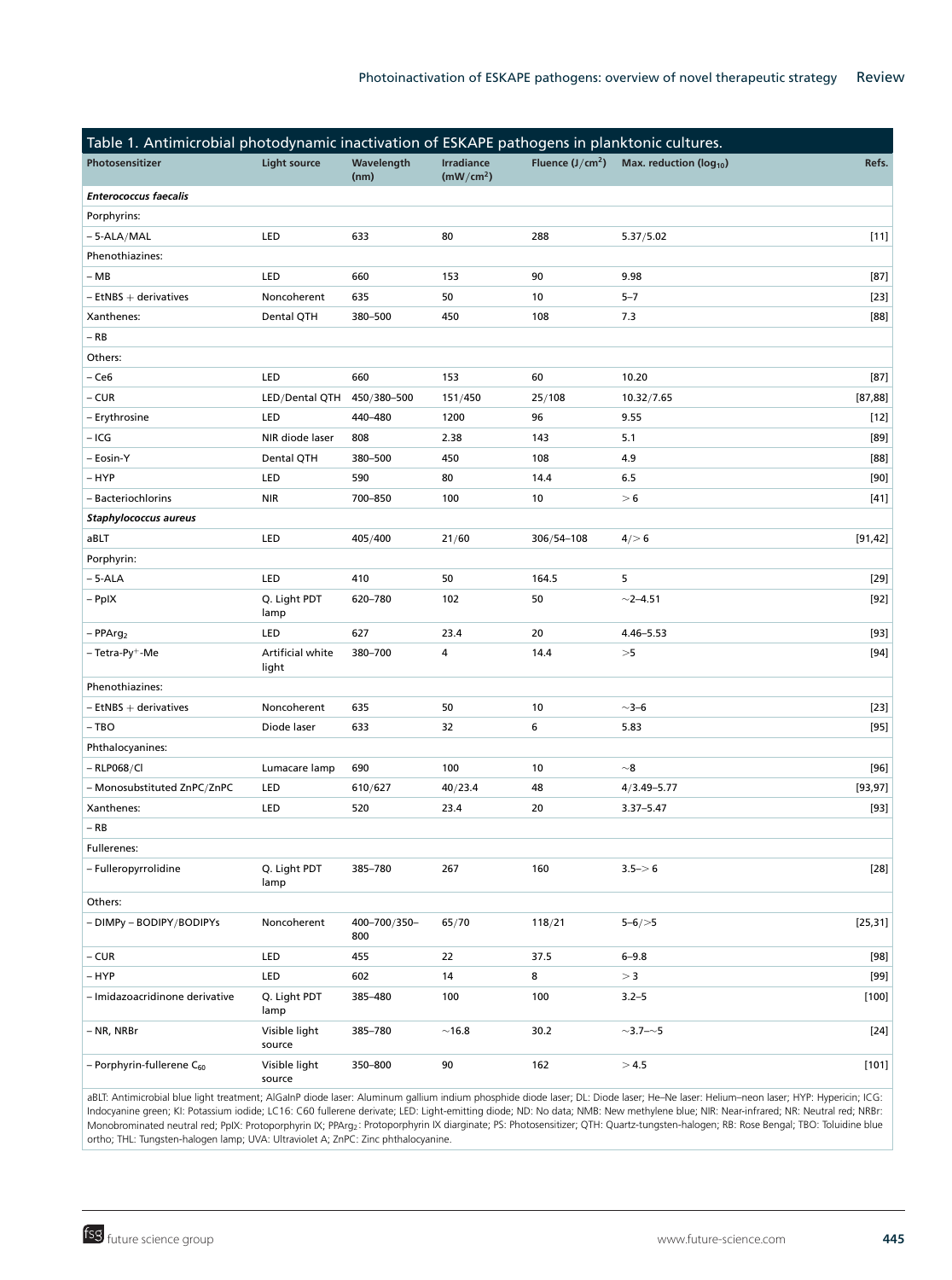| Table 1. Antimicrobial photodynamic inactivation of ESKAPE pathogens in planktonic cultures (cont.). |                              |                     |                                            |                   |                               |               |
|------------------------------------------------------------------------------------------------------|------------------------------|---------------------|--------------------------------------------|-------------------|-------------------------------|---------------|
| Photosensitizer                                                                                      | <b>Light source</b>          | Wavelength<br>(nm)  | <b>Irradiance</b><br>(mW/cm <sup>2</sup> ) | Fluence $(J/cm2)$ | Max. reduction ( $log_{10}$ ) | Refs.         |
| – Radachlorin®                                                                                       | Diode laser                  | 662                 | 213                                        | 12/6              | 6.28/6.1                      | [95, 102]     |
| - Ru(II)-based PS                                                                                    | Noncoherent                  | 530/525             | 98/50                                      | 58.8/100          | $6.7 - 8.3/6$                 | [51, 103]     |
| - Ru(II) complexes                                                                                   | Dual-<br>wavelength<br>laser | 457/532             | 40                                         | 24                | $\sim$ 5- $\sim$ 8            | $[104]$       |
| - Ryboflavin derivates                                                                               | Noncoherent                  | 380-600             | 50                                         | 1.5               | $6.5 - 6.6$                   | $[22]$        |
| Klebsiella pneumoniae                                                                                |                              |                     |                                            |                   |                               |               |
| Porphyrins:                                                                                          |                              |                     |                                            |                   |                               |               |
| - Porphyrin paper/PpIX+KI                                                                            | Noncoherent/LED              | 400-700/415         | 65/50                                      | 118/10            | $4/$ 6                        | [33, 105]     |
| $- ALA/MAL$                                                                                          | Noncoherent                  | 400-780             | 100                                        | 360               | $3.17 - 3.68 / 4.3 - 4.8$     | $[34]$        |
| Phenothiazines:                                                                                      | Laser                        | 630                 | 130                                        | 39                | 3                             | $[32]$        |
| - TBO/NMB/Azure A                                                                                    |                              |                     |                                            |                   |                               |               |
| Phthalocyanines:                                                                                     | Visible light                | ND                  | 20.5                                       | 45                | 4.3                           | $[35]$        |
| - ZnTM2, 3PyPz                                                                                       |                              |                     |                                            |                   |                               |               |
| Others:                                                                                              |                              |                     |                                            |                   |                               |               |
| - DIMPy - BODIPY                                                                                     | Noncoherent                  | 400-700             | 65                                         | 118               | $4 - 5$                       | $[31]$        |
| - 2,3-Distyrylindole                                                                                 | Lumacare lamp                | ND                  | $\overline{\phantom{0}}$                   | $\qquad \qquad -$ | $\overline{\phantom{0}}$      | $[30]$        |
| - Vitamin K                                                                                          | <b>UVA</b>                   | -                   | $\qquad \qquad -$                          | 30                | 5.8                           | $[36]$        |
| Acinetobacter baumannii                                                                              |                              |                     |                                            |                   |                               |               |
| aBLT                                                                                                 | LED                          | 400/415             | 60/19.5                                    | 108/70.2          | 7.06 / > 4                    | [42, 106]     |
| Porphyrins:                                                                                          |                              |                     |                                            |                   |                               |               |
| – Tetra-Py <sup>+</sup> -Me                                                                          | White lamps<br>(OSRAM)       | 380-700             | 40                                         | 64.8              | 6                             | [43]          |
| - 4I Conjugate                                                                                       | Semiconductor<br>laser       | 650                 | $\qquad \qquad -$                          | 6                 | $3.77 - 3.83$                 | $[44]$        |
| Phenothiazines:                                                                                      |                              |                     |                                            |                   |                               |               |
| - EtNBS derivatives                                                                                  | Noncoherent                  | 635                 | 50                                         | 10                | $5 - 7$                       | $[23]$        |
| $- MB$                                                                                               |                              | 652                 | 100                                        | 6                 | $\sim$ 4                      | $[107]$       |
| Fullerenes:                                                                                          | Lumacare lamp                | 400-700             | 100                                        | 120               | 4                             | $[78]$        |
| $-$ LC16 $+$ KI                                                                                      |                              |                     |                                            |                   |                               |               |
| Other:                                                                                               |                              |                     |                                            |                   |                               |               |
| - Bacteriochlorins                                                                                   | <b>NIR</b>                   | 700-850             | 100                                        | 10                | $5 - 6$                       | $[41]$        |
| - Ryboflavin derivates                                                                               | Noncoherent                  | 380-600             | 50                                         | 9                 | > 6                           | $[22]$        |
| - DIMPv-BODIPY                                                                                       | Noncoherent                  | 400-700             | 65                                         | 118               | $4 - 6$                       | $[31]$        |
| Pseudomonas aeruginosa                                                                               |                              |                     |                                            |                   |                               |               |
| aBLT:                                                                                                | LED                          | 410/411             | 60/15.7                                    | 108/50            | 6.55/7                        | $[42, 53]$    |
|                                                                                                      | LED                          | 415                 | 20/19.5                                    | 48/109.9          | 3.54/7.64                     | [52, 108]     |
| Porphyrins:                                                                                          |                              |                     |                                            |                   |                               |               |
| $-5 - ALA/ALA + EDTA-2Na$                                                                            | LED                          | 635/410             | 30/164.5                                   | 162/9             | 6.5/4                         | [55, 109]     |
| $-$ TMPyP                                                                                            | LED/THL                      | 525/300-800         | 50/500                                     | 150/210           | 6/6                           | [51, 110]     |
| - Photofrin/Cl <sub>2</sub> PEt                                                                      | LED                          | 415/420             | 50/2.8                                     | 10/10             | 7/3                           | [33, 111]     |
| - TAPP/Tetra-Py <sup>+</sup> -Me                                                                     | THL/OSRAM<br>array           | 350-700/380-<br>700 | 25.2/4/4                                   | 180/43.2/64.8     | 3/8.1/8                       | [43, 49, 112] |
| Phenothiazines:                                                                                      |                              |                     |                                            |                   |                               |               |
| $- MB$                                                                                               | He-Ne<br>laser/PDT-1200      | 632.6/560-780       | 15.2/100                                   | 18.2/50           | 5.6/5                         | [113, 114]    |
| $- NMB/TBO$                                                                                          | LED/THL                      | 525/300-800         | 50/500                                     | 100/210           | 3/7                           | [51, 110]     |
|                                                                                                      |                              |                     |                                            |                   |                               |               |

aBLT: Antimicrobial blue light treatment; AlGaInP diode laser: Aluminum gallium indium phosphide diode laser; DL: Diode laser; He–Ne laser: Helium–neon laser; HYP: Hypericin; ICG: Indocyanine green; KI: Potassium iodide; LC16: C60 fullerene derivate; LED: Light-emitting diode; ND: No data; NMB: New methylene blue; NIR: Near-infrared; NR: Neutral red; NRBr: Monobrominated neutral red; PpIX: Protoporphyrin IX; PPArg2: Protoporphyrin IX diarginate; PS: Photosensitizer; QTH: Quartz-tungsten-halogen; RB: Rose Bengal; TBO: Toluidine blue ortho; THL: Tungsten-halogen lamp; UVA: Ultraviolet A; ZnPC: Zinc phthalocyanine.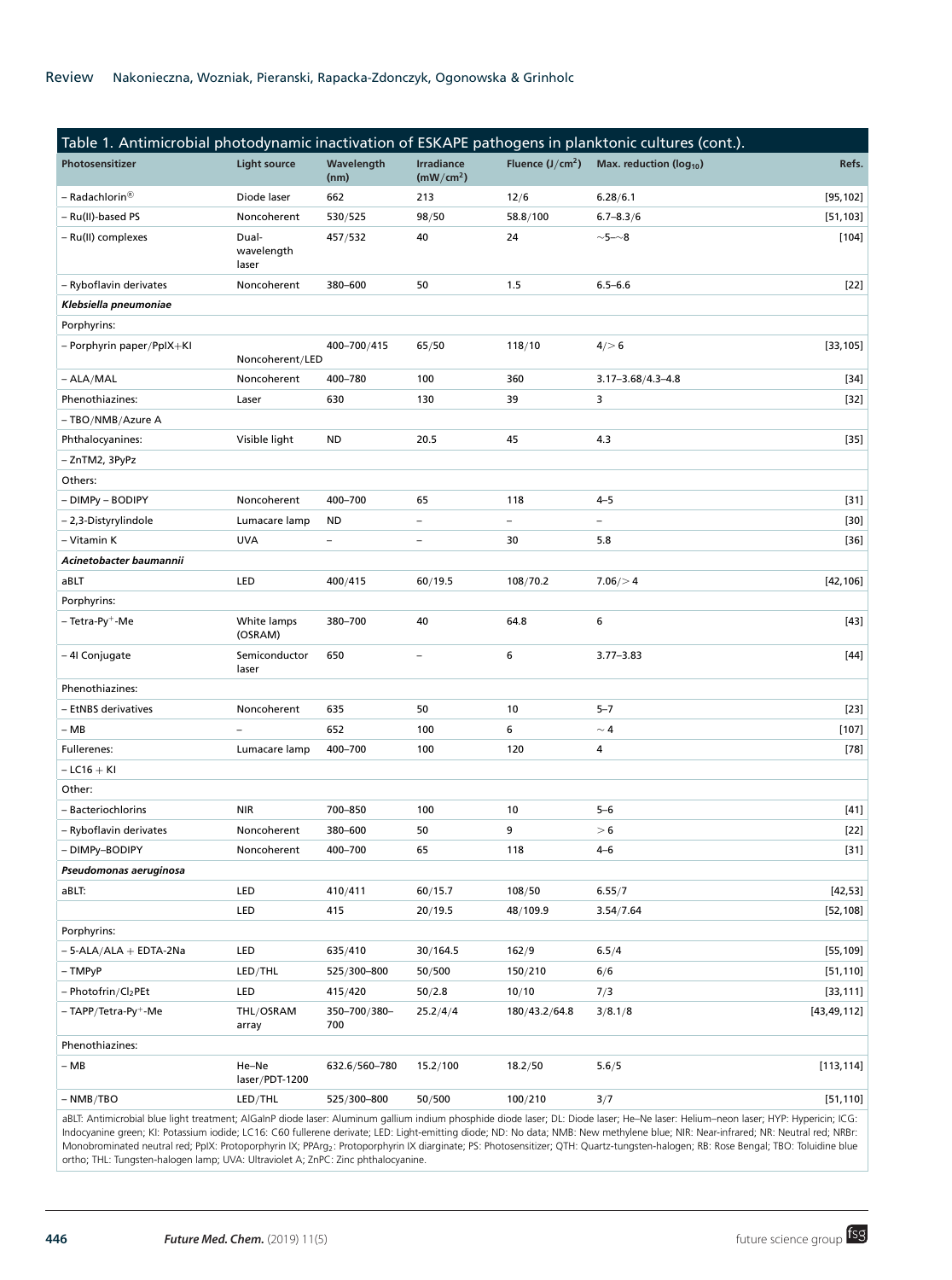| Table 1. Antimicrobial photodynamic inactivation of ESKAPE pathogens in planktonic cultures (cont.). |                                |                    |                                            |                   |                               |             |
|------------------------------------------------------------------------------------------------------|--------------------------------|--------------------|--------------------------------------------|-------------------|-------------------------------|-------------|
| Photosensitizer                                                                                      | <b>Light source</b>            | Wavelength<br>(nm) | <b>Irradiance</b><br>(mW/cm <sup>2</sup> ) | Fluence $(J/cm2)$ | Max. reduction ( $log_{10}$ ) | Refs.       |
| Phthalocyanines:                                                                                     |                                |                    |                                            |                   |                               |             |
| - ZnPc derivative/LuPc-5                                                                             | THL/DLs and<br><b>LEDs</b>     | $<$ 610/665        | 40 /60                                     | 48/50             | $4/\sim 6$                    | [97, 115]   |
| Xanthenes:                                                                                           |                                |                    |                                            |                   |                               |             |
| $-RB/RB + KI$                                                                                        | LED/white lamp                 | 525/540            | 50/100                                     | 150/10            | 6/7                           | [51, 56]    |
| Others:                                                                                              |                                |                    |                                            |                   |                               |             |
| - TLD1411/Phenalen-1-one                                                                             | LED/noncoherent                | 525/380-480        | 50/20                                      | 100/1.2           | 6/5                           | [51, 116]   |
| - BODIPY                                                                                             | THL/noncoherent                | 400/400-700        | 47.5/65                                    | 171/118           | 7/4.5                         | [50, 31]    |
| - Ryboflavin derivates                                                                               | Noncoherent                    | 380-600            | 50                                         | 1.5               | 6.8                           | $[22]$      |
| Enterobacter spp.                                                                                    |                                |                    |                                            |                   |                               |             |
| aBLT                                                                                                 | LED                            | 400                | 60                                         | 54-108            | > 5                           | $[42]$      |
| Phenothiazines:                                                                                      | LED/AlGaInP<br>diode laser/LED | 660/660/650        | 25/1428.6/16.7                             | 50/200/ND         | $5 - 6$                       | [59,60,117] |
| $-MB$                                                                                                |                                |                    |                                            |                   |                               |             |
| Xanthenes:                                                                                           |                                |                    |                                            |                   |                               |             |
| $-RB$                                                                                                | LED                            | 460                | <b>ND</b>                                  | <b>ND</b>         | >7                            | $[61]$      |
|                                                                                                      |                                |                    |                                            |                   |                               |             |

aBLT: Antimicrobial blue light treatment; AlGaInP diode laser: Aluminum gallium indium phosphide diode laser; DL: Diode laser; He–Ne laser: Helium–neon laser; HYP: Hypericin; ICG: Indocyanine green; KI: Potassium iodide; LC16: C60 fullerene derivate; LED: Light-emitting diode; ND: No data; NMB: New methylene blue; NIR: Near-infrared; NR: Neutral red; NRBr: Monobrominated neutral red; PpIX: Protoporphyrin IX; PPArg2: Protoporphyrin IX diarginate; PS: Photosensitizer; QTH: Quartz-tungsten-halogen; RB: Rose Bengal; TBO: Toluidine blue ortho; THL: Tungsten-halogen lamp; UVA: Ultraviolet A; ZnPC: Zinc phthalocyanine.

light (633  $\pm$  10 nm, 288 J/cm<sup>2</sup>). Treatment with 5-ALA resulted in 5.37 log<sub>10</sub> reduction in survival fraction for VRE clinical isolate and 5.22 log<sub>10</sub> for the reference *E. faecalis* strain. Slightly lower efficiency was observed in case of MAL treatment reaching 5.02 and 4.91 log<sub>10</sub> reduction in survival fraction for the clinical and reference strains, respectively [11]. Another study concerning *in vitro* planktonic conditions was reported by Borba *et al.*, who described the effectiveness of erythrosine and LED lamp emitting blue wavelength light (440–480 nm). Complete eradication in tested *E. faecalis* strains was observed when cells were exposed to 5 μM erythrosine followed with 240 s of irradiation (∼9.6 log10 reduction in cell viability) [12]. *In vitro* efficacy of aPDI was also confirmed using biofilm culture conditions. In 2013, Cieplik *et al.* described the aPDI effectiveness toward *E. faecalis* biofilm using newly synthesized PS – SAPYR. *E. faecalis* biofilm formed in 96-well polystyrene culture plates for 72 h and exposed to SAPYR and light irradiation (360–410 nm) revealed significant reduction in cell viability ( $\geq$ 5 log<sub>10</sub>) CFU reduction) [13]. Recently, Diogo *et al.* described aPDI antibiofilm effectiveness wherein four different PSs were tested (rose Bengal, RB; toluidine blue O, TBO; 5,10,15,20-Tetrakis(1-methyl-4-pyridinio)porphyrin tetra(*p*toluenesulfonate, TMPyP and modified chlorophyll –  $Zn(II)e<sub>6</sub>Me$ ). The highest efficacy reaching approximately 1 log<sub>10</sub> reduction in viable cell was reported in case of RB activated with green 557 nm light (3780 J/cm<sup>2</sup>) and of TBO/TMPyP/Zn(II)e<sub>6</sub>Me activated with red 627 nm light (3150 J/cm<sup>2</sup>) [14]. Similar results with reduction in cell viability by  $\lt 1 \log_{10} CFU/ml$  were obtained for TBO against enterococcal biofilm and reported by López-Jimènez *et al*. Higher antibiofilm activity was demonstrated using diode laser light in combination with methylene blue (MB), reaching reduction of *E. faecalis* biofilm by approximately 1–2 log10 CFU/ml [15]. *In vitro* aPDI efficacy was also confirmed using *ex vivo* model. Cieplik *et al.* designed a tooth model that included a human premolar, first and second molar. The glass tube containig *E. faecalis* reference strain and PS was placed in the distal root canal of presented model. TMPyP and MB were tested in the same concentrations (10  $\mu$ M) and the light doses were 2.4 and  $4.54$  J/cm<sup>2</sup> in case of TMPyP and MB, respectively. Obtained results indicated that application of blue light and TMPyP is slightly more effective (6.5 log<sub>10</sub> CFU) than red light and MB (5.8 log<sub>10</sub> CFU) to effectively eradicate *E. faecalis* in single tooth and whole tooth model [16]. Another study employing human tooth model was conducted by Tennert *et al.* in 2014. In this study human front teeth and premolars were selected. Root canals of all teeth were infected with clinical isolate of *E. faecalis* for 72 h to biofilm formation. The effectiveness of aPDI treatment was checked for both primary and secondary endodontic infections. Application of TBO and exposure to irradiation with red light (635 nm) resulted in cell viability reduction  $>1$  log<sub>10</sub> CFU/ml in primary infections and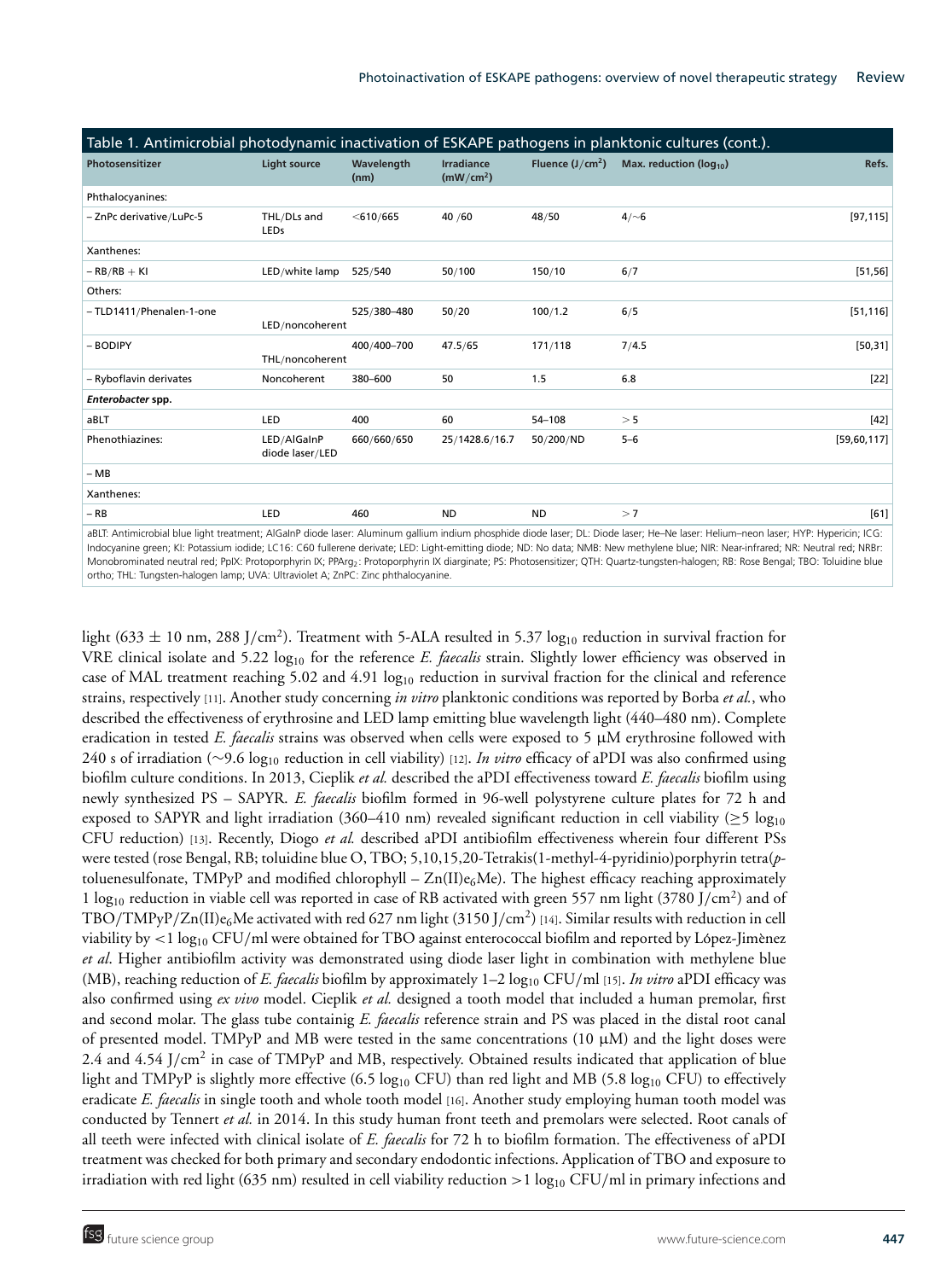| Table 2. Antimicrobial photodynamic inactivation of ESKAPE pathogens in biofilm cultures. |                                                                     |                    |                                            |                   |                                                                                                                                                                                        |                                       |                    |
|-------------------------------------------------------------------------------------------|---------------------------------------------------------------------|--------------------|--------------------------------------------|-------------------|----------------------------------------------------------------------------------------------------------------------------------------------------------------------------------------|---------------------------------------|--------------------|
| Photosensitizer                                                                           | <b>Light source</b>                                                 | Wavelength<br>(nm) | <b>Irradiance</b><br>(mW/cm <sup>2</sup> ) | Fluence $(J/cm2)$ | <b>Biofilm formation method</b>                                                                                                                                                        | <b>Max.</b> reduction<br>$(log_{10})$ | Ref.               |
| <b>Enterococcus</b><br>faecalis                                                           |                                                                     |                    |                                            |                   |                                                                                                                                                                                        |                                       |                    |
| Porphyrins:                                                                               |                                                                     |                    |                                            |                   |                                                                                                                                                                                        |                                       |                    |
| – TMPyP                                                                                   | LED                                                                 | 627                | 35                                         | 3150              | 96-well plates, 48 h, 37°C, without<br>agitation                                                                                                                                       | $<$ 1                                 | $[14]$             |
| Phenothiazines:                                                                           |                                                                     |                    |                                            |                   |                                                                                                                                                                                        |                                       |                    |
| – TBO                                                                                     |                                                                     |                    |                                            |                   |                                                                                                                                                                                        |                                       |                    |
| $\overline{a}$                                                                            | <b>LED</b>                                                          | 628/627            | ND/35                                      | 106/3150          | 24-well plates, 24 h, 37°C, shaking<br>(60 rpm)/96-well plates, 48 h, 37°C,<br>without agitation                                                                                       | $<$ 1                                 | [14, 15]           |
| – MB                                                                                      | DL                                                                  | 670                | <b>ND</b>                                  | 271               | 24-well plates, 24 h, 37°C, shaking<br>$(60$ rpm $)$                                                                                                                                   | >1                                    | $[15]$             |
| Xanthenes:                                                                                |                                                                     |                    |                                            |                   |                                                                                                                                                                                        |                                       |                    |
| $-$ RB                                                                                    | LED                                                                 | 557                | 42                                         | 3780              | 96-well plates, 48 h, 37°C, without<br>agitation                                                                                                                                       | $<$ 1                                 | $[14]$             |
| Others:                                                                                   |                                                                     |                    |                                            |                   |                                                                                                                                                                                        |                                       |                    |
| – Zn(II)e <sub>6</sub> Me                                                                 | LED                                                                 | 627                | 35                                         | 3150              | 96-well plates, 48 h, 37°C, without<br>agitation                                                                                                                                       | $<$ 1                                 | $[14]$             |
| - SAPYR                                                                                   | Noncoherent                                                         | 360-410            | 600                                        | ND                | 96-well plates, 72 h, 37°C                                                                                                                                                             | $\geq 5$                              | $[13]$             |
| Staphylococcus<br>aureus                                                                  |                                                                     |                    |                                            |                   |                                                                                                                                                                                        |                                       |                    |
| aBLT                                                                                      | LED                                                                 | 400/455/405        | 60/75/1.05                                 | 162/45/63         | PEGs-lids, static, 72 h, 33°C/24-well<br>plates with compact bone, 14 days,<br>35°C/12-well plates with titanium discs,<br>48 h, 35°C                                                  | <1/3.2/1.55                           | [42, 118, 119]     |
| Phenothiazines:                                                                           |                                                                     |                    |                                            |                   |                                                                                                                                                                                        |                                       |                    |
| – MB                                                                                      | InGaAlP<br>laser/DL                                                 | 660/635            | 400/1.41                                   | 257/84.6          | 24-well plates with compact and<br>cancellous bone, 14 days, 37°C/12-well<br>plates with titanium discs, 48 h, 35°C                                                                    | 3.06/2.43                             | [27, 119]          |
| – TBO                                                                                     | InGaAlP laser                                                       | 660                | 400                                        | 257               | 24-well plates containing compact and<br>cancellous bone, 14 days, 37°C                                                                                                                | >2                                    | $[27]$             |
| Phthalocyanine:                                                                           |                                                                     |                    |                                            |                   |                                                                                                                                                                                        |                                       |                    |
| $-$ RLP068/Cl                                                                             | DL                                                                  | 689                | 120                                        | 60                | 6-well plates containing titanium discs,<br>72 h, aerobic conditions, 37°C                                                                                                             | ~1.5                                  | $[120]$            |
| Others:                                                                                   |                                                                     |                    |                                            |                   |                                                                                                                                                                                        |                                       |                    |
| – HYP                                                                                     | LED                                                                 | 602                | 14                                         | 25                | 24-well plates, 24 h, 37°C                                                                                                                                                             | $2.3 - 3.5$                           | [99]               |
| - Ru(II) complex<br>3                                                                     | Dual-<br>wavelength<br>laser                                        | 457 and 532        | 40                                         | 24                | 96-well plates, 24 h, 37°C                                                                                                                                                             | ~1                                    | $\left[104\right]$ |
| – MG                                                                                      | InGaAlP laser                                                       | 660 nm             | 400                                        | 428.5/257         | 24-well plates containing compact and<br>cancellous bone, 14 days, 37°C                                                                                                                | $3 - 4/4.46$                          | [27, 118]          |
| Klebsiella<br>pneumoniae                                                                  |                                                                     |                    |                                            |                   |                                                                                                                                                                                        |                                       |                    |
| Porphyrins:                                                                               |                                                                     |                    |                                            |                   |                                                                                                                                                                                        |                                       |                    |
| – 5-ALA, MAL                                                                              | White                                                               | 400-780            | 100                                        | 360               | 24-well plate, 24 h, 37°C                                                                                                                                                              | $3.49 - 4.25$                         | $[34]$             |
| Phenothiazines:                                                                           |                                                                     |                    |                                            |                   |                                                                                                                                                                                        |                                       |                    |
| - TBO, Azure A,<br><b>NMB</b>                                                             | Laser                                                               | 630                | 130                                        | 39                | 96-well plates, 48 h, 37°C                                                                                                                                                             | $<$ 1                                 | $[32]$             |
| Acinetobacter<br>baumannii                                                                |                                                                     |                    |                                            |                   |                                                                                                                                                                                        |                                       |                    |
| aBLT                                                                                      | <b>LED</b>                                                          | 415/400            | 100/60                                     | 432/216           | Microtiter plate, static 24 or 72 h,<br>37°C/pegs-lids, static, 72 h, 33°C                                                                                                             | 3.18 / < 1.5                          | [42, 45]           |
|                                                                                           | LED: Light-emitting diode; ND: No data; THL: Tungsten-halogen lamp. |                    |                                            |                   | aBLT: Antimicrobial blue light treatment; AlGaInP diode laser: Aluminum gallium indium phosphide diode laser; DL: Diode laser; InGaAlP laser: Indium-gallium-aluminum phosphide laser; |                                       |                    |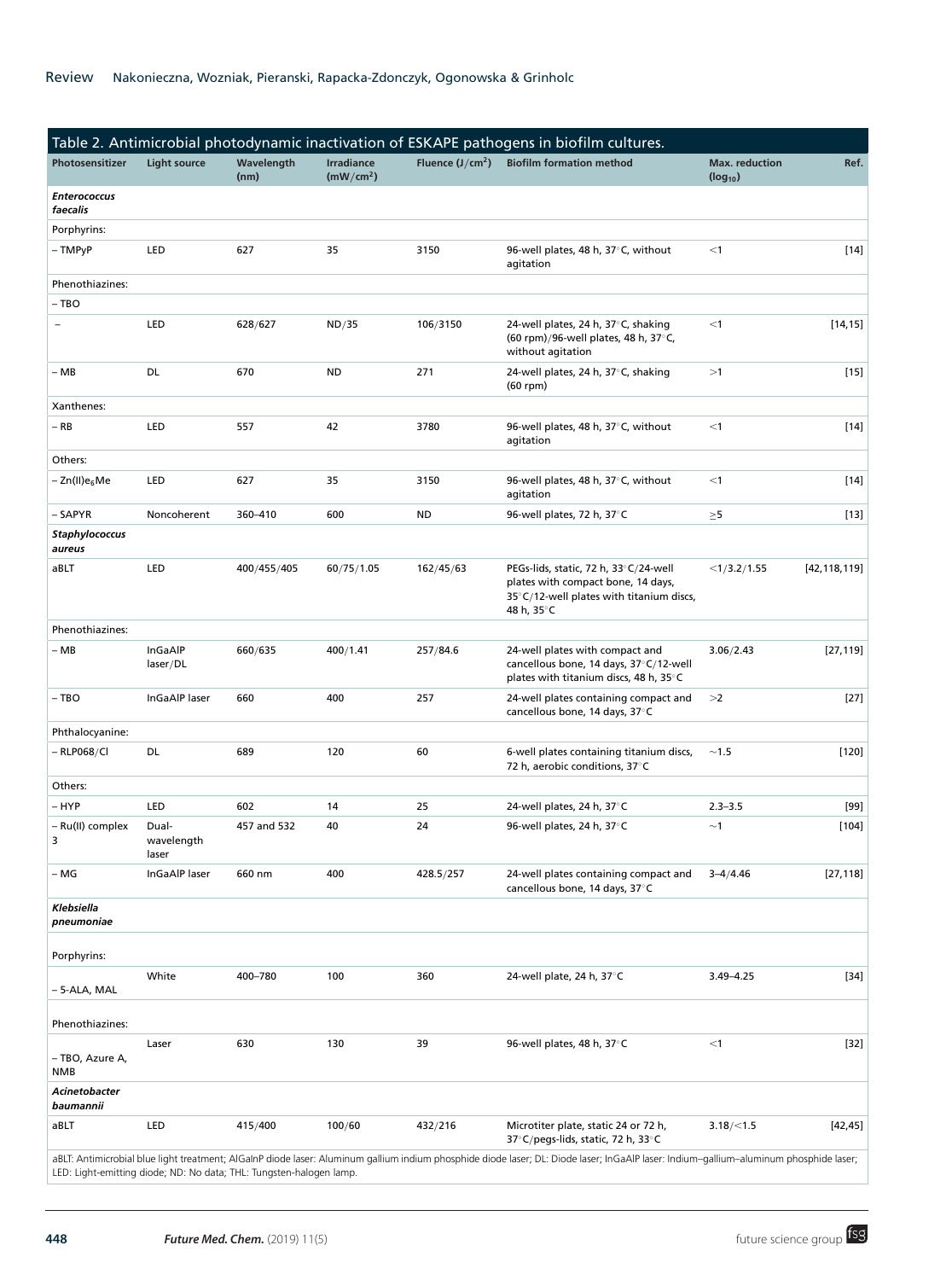| Table 2. Antimicrobial photodynamic inactivation of ESKAPE pathogens in biofilm cultures (cont.). |                     |                     |                                     |                   |                                                                                                                                                                                        |                                       |            |  |  |
|---------------------------------------------------------------------------------------------------|---------------------|---------------------|-------------------------------------|-------------------|----------------------------------------------------------------------------------------------------------------------------------------------------------------------------------------|---------------------------------------|------------|--|--|
| Photosensitizer                                                                                   | <b>Light source</b> | Wavelength<br>(nm)  | Irradiance<br>(mW/cm <sup>2</sup> ) | Fluence $(J/cm2)$ | <b>Biofilm formation method</b>                                                                                                                                                        | <b>Max.</b> reduction<br>$(log_{10})$ | Ref.       |  |  |
| Pseudomonas<br>aeruginosa                                                                         |                     |                     |                                     |                   |                                                                                                                                                                                        |                                       |            |  |  |
| aBLT                                                                                              | LED                 | 400/415             | 60/100                              | 108/432           | PEG-lids, static, 72 h, 33°C/microtiter<br>plate, static 24 or 72 h, 37°C                                                                                                              | <1/3.02                               | $[42, 45]$ |  |  |
| Porphyrin:                                                                                        |                     |                     |                                     |                   |                                                                                                                                                                                        |                                       |            |  |  |
| - TAPP/Tetra-<br>$Py+ - Me$                                                                       | THL/OSRAM<br>lamps  | 350-700/380-<br>700 | 25.2/4                              | 180/21.6          | Microtiter plates, 24 h, 37°C<br>static/stirring (130 rpm)                                                                                                                             | 3/2.8                                 | [49, 112]  |  |  |
| Phenothiazines:                                                                                   |                     |                     |                                     |                   |                                                                                                                                                                                        |                                       |            |  |  |
| $-MB$                                                                                             | Nonthermal<br>laser | 670                 | 150                                 | 72                | Maxillary sinus model, shaking, 24 h,<br>$35^{\circ}$ C                                                                                                                                | 3.9                                   | $[26]$     |  |  |
| Others:                                                                                           |                     |                     |                                     |                   |                                                                                                                                                                                        |                                       |            |  |  |
| $-$ GD11 $-$<br><b>BODIPY</b>                                                                     | <b>THL</b>          | 400                 | 48                                  | 171               | PEG-lids, static, 24 h, 37°C                                                                                                                                                           | 4                                     | $[50]$     |  |  |
| Enterobacter<br>spp.                                                                              |                     |                     |                                     |                   |                                                                                                                                                                                        |                                       |            |  |  |
| aBLT                                                                                              | LED                 | 400                 | 60                                  | 162               | PEG-lids, static, 72 h, 33°C                                                                                                                                                           | $<$ 1                                 | [42]       |  |  |
|                                                                                                   |                     |                     |                                     |                   | aBLT: Antimicrobial blue light treatment: AlGalnP diode laser: Aluminum gallium indium phosphide diode laser: DL: Diode laser: InGaAlP laser: Indium-gallium-aluminum phosphide laser: |                                       |            |  |  |

aBLT: Antimicrobial blue light treatment; AlGaInP diode laser: Aluminum gallium indium phosphide diode laser; DL: Diode laser; InGaAlP laser: Indium–gallium–aluminum phosphide laser; LED: Light-emitting diode; ND: No data; THL: Tungsten-halogen lamp.

3 log10 CFU/ml in secondary infections, respectively [17]. Above-mentioned studies clearly indicate that aPDI could effectively inactivate *Enterococcus* spp. and serve as alternative treatment option against enterococcal infections.

# *Staphylococcus aureus*

*S. aureus*, mainly MRSA is one of the most important MDR human pathogen. The number of MRSA infections, both hospital and community acquired, is growing worldwide and they are frequently difficult to treat [18,19]. More than 90% of *S. aureus* clinical isolates are resistant to penicillin and 60% of them are MRSA [20]. 60 years after the introduction of vancomycin strains of reduced susceptibility or even resistant to glycopeptides are reported [21]. Due to the ability of bacteria to rapid acquisition of antibiotic resistance scientists are facing with great need of new therapies development. One of a very promising, noninvasive therapeutic option to cure *S. aureus* infections is aPDI. In the last 5 years, many conventional and novel PSs derivatives with appropriate wavelength light absorption were tested *in vitro* and *in vivo.* Maisch *et al.* synthesized two new flavin derivatives (FLASH-01a and FLASH-07a). These PSs were very effective against MRSA when irradiated with noncoherent light source (380–600 nm, 50 mW/cm<sup>2</sup>) resulting in 5–6  $log_{10}$  reduction of viable cells [22]. Other examples of novel PSs are 5-(Ethylamino)-9-diethylaminobenzo[a]phenothiazinium chloride (EtNBS) derivatives synthesized by Vecchio *et al.* Five out of six were very successful in decreasing *S. aureus* viability (3–6 log10 CFU/ml) when employing red light (635 nm) at fluence 10 J/cm<sup>2</sup> and irradiance of 50 mW/cm<sup>2</sup> [23]. Next, studies by Urrutia *et al.* describe the synthesis of monobrominated derivative of neutral red (NRBr). Phototoxicity of NRBr was higher than that of NR and effected in complete eradication of MRSA after 30 min of illumination [24]. Very interesting findings were reported by Agazzi *et al.*, who synthesized two cationic derivatives of 2,6-diiodo-1,3,5,7-tetramethyl-8-(*N*-benzyl-4-pyridyl)-4,4 -difluoroboradiazaindacene (BODIPY) and revealed that exposure of *S. aureus* to visible light for 5 min resulted in significant reduction in cell survival  $(>5 \log_{10} CFU/ml)$  [25]. Considering biofilm conditions, Biel *et al.* conducted experiments where MRSA biofilms were grown in an anatomically accurate maxillary sinus model to mimic *in vivo* conditions of chronic rhinosinusitis. Indicated biofilms were illuminated with 670 nm nonthermal laser light using Sinuwave® ballon catherer in the presence of MB. A single 0.03% MB aPDI treatment, at irradiance of 50 mW/cm<sup>2</sup>, for 8 min, resulted in a 4.1  $\log_{10}$  CFU reduction [26]. In another biofilm-related study, the effectiveness of aPDI with 660-nm laser combined with MB, TBO and malachite green (MG) dyes against MRSA biofilms formed in compact and cancellous bones was tested [27]. After incubation for 14 days in the 24-well plates biofilms were illuminated with light fluence of  $257$  J/cm<sup>2</sup> and irradiance of 400 mW/cm<sup>2</sup>. All experimental treatments resulted in significant reduction in CFU/ml log<sub>10</sub> in comparison to the control group. For the compact bones, the highest therapeutic effect was observed in case of MG dye, resulting in  $4.46 \log_{10}$  reduction, while for the cancellous groups in case of MB  $(3.06 \log_{10}$  reduction) [27]. The antimicrobial effectiveness of aPDI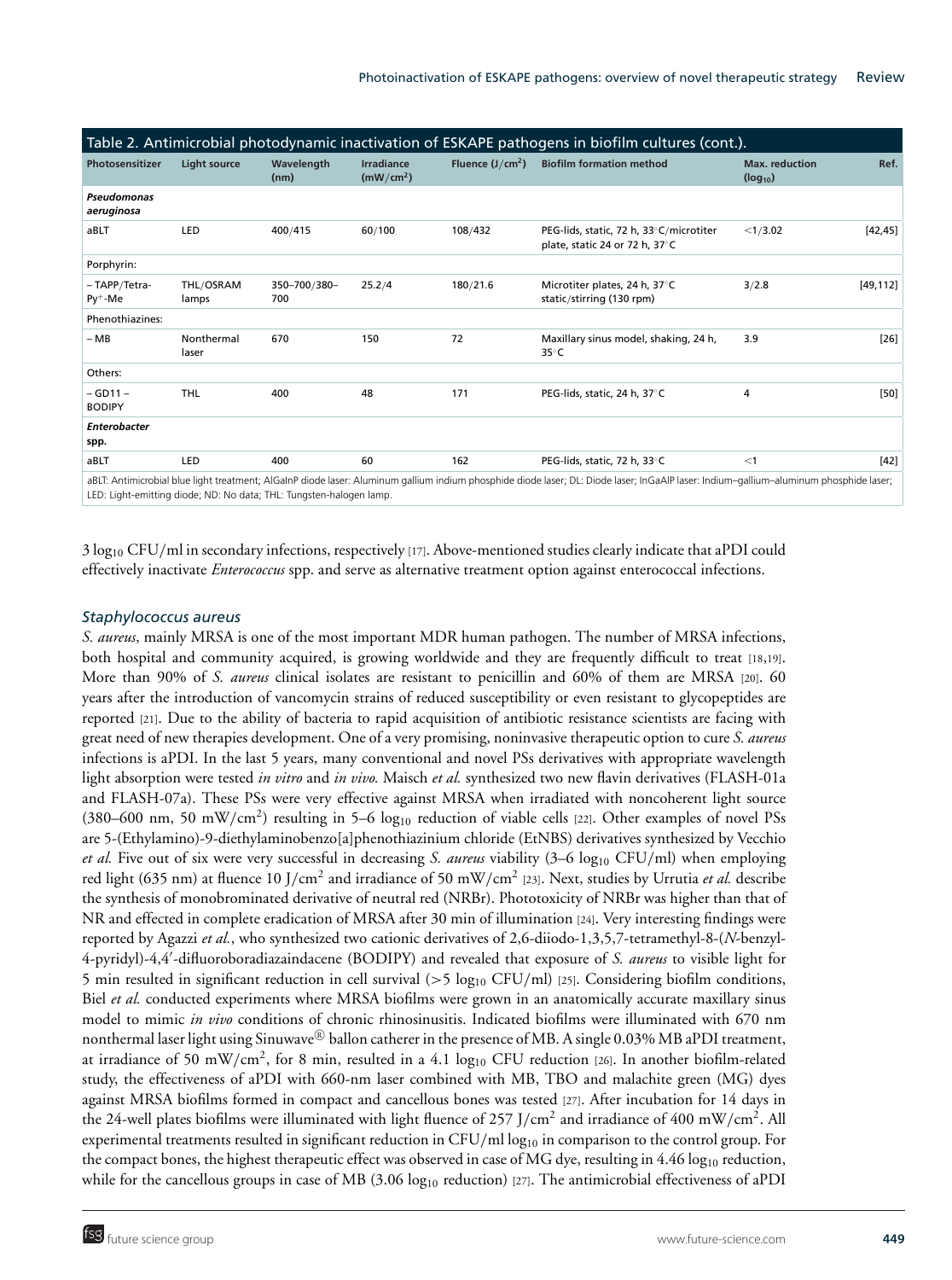| Table 3. Antimicrobial photodynamic inactivation of ESKAPE pathogens in in vivo/ex vivo studies. |                     |                    |                                            |                   |                                                                                                                                                                                                                                                                                                                                                                                         |                                                                    |                                   |           |  |
|--------------------------------------------------------------------------------------------------|---------------------|--------------------|--------------------------------------------|-------------------|-----------------------------------------------------------------------------------------------------------------------------------------------------------------------------------------------------------------------------------------------------------------------------------------------------------------------------------------------------------------------------------------|--------------------------------------------------------------------|-----------------------------------|-----------|--|
| Photosensitizer                                                                                  | <b>Light source</b> | Wavelength<br>(nm) | <b>Irradiance</b><br>(mW/cm <sup>2</sup> ) | Fluence $(J/cm2)$ | <b>Model characteristics</b>                                                                                                                                                                                                                                                                                                                                                            | <b>Interval</b><br>between<br>microbial<br>inoculation and<br>aPDI | Max.<br>reduction<br>$(log_{10})$ | Ref.      |  |
| <b>Enterococcus</b><br>faecalis                                                                  |                     |                    |                                            |                   |                                                                                                                                                                                                                                                                                                                                                                                         |                                                                    |                                   |           |  |
| Porphyrins:                                                                                      |                     |                    |                                            |                   |                                                                                                                                                                                                                                                                                                                                                                                         |                                                                    |                                   |           |  |
| – TMPyP                                                                                          | BlueV prototype     | 400-450            | 20                                         | 2.4               | Human tooth                                                                                                                                                                                                                                                                                                                                                                             | <b>ND</b>                                                          | 6.5                               | $[16]$    |  |
| Phenothiazines:                                                                                  |                     |                    |                                            |                   |                                                                                                                                                                                                                                                                                                                                                                                         |                                                                    |                                   |           |  |
| – MB                                                                                             | <b>PDT 1200L</b>    | 600-700            | 37.8                                       | 4.54              | Human tooth                                                                                                                                                                                                                                                                                                                                                                             | <b>ND</b>                                                          | $5.8 - 7.2$                       | $[16]$    |  |
| – TBO/TBO                                                                                        | LED/LED             | 635/628            | ND/2000                                    | <b>ND</b>         | Human root canals                                                                                                                                                                                                                                                                                                                                                                       | 72/72 h                                                            | $3/1 - 2$                         | [17, 121] |  |
| <b>Staphylococcus</b><br>aureus                                                                  |                     |                    |                                            |                   |                                                                                                                                                                                                                                                                                                                                                                                         |                                                                    |                                   |           |  |
| Porphyrin:                                                                                       |                     |                    |                                            |                   |                                                                                                                                                                                                                                                                                                                                                                                         |                                                                    |                                   |           |  |
| – 5-ALA                                                                                          | LED                 | 410                | 50                                         | 164.5             | Mouse cutaneous ulcers                                                                                                                                                                                                                                                                                                                                                                  | 2 days                                                             | 2                                 | $[29]$    |  |
| Phenothiazines:                                                                                  |                     |                    |                                            |                   |                                                                                                                                                                                                                                                                                                                                                                                         |                                                                    |                                   |           |  |
| – MB                                                                                             | Nonthermal<br>laser | 670                | 150                                        | 72                | Maxilary sinus model                                                                                                                                                                                                                                                                                                                                                                    | 24 h                                                               | 3.1                               | $[26]$    |  |
| Phthalocyanine:                                                                                  |                     |                    |                                            |                   |                                                                                                                                                                                                                                                                                                                                                                                         |                                                                    |                                   |           |  |
| - RLP068/Cl                                                                                      | Lumacare lamp       | 690                | 100                                        | 84                | Mouse skin abrasions                                                                                                                                                                                                                                                                                                                                                                    | 30 min                                                             | 2.9                               | [96]      |  |
| Fullerenes:                                                                                      |                     |                    |                                            |                   |                                                                                                                                                                                                                                                                                                                                                                                         |                                                                    |                                   |           |  |
| - Fulleropyrroli-<br>dine                                                                        | LED                 | 525                | 50                                         | 100               | Mouse infected wound                                                                                                                                                                                                                                                                                                                                                                    | 30 min                                                             | $\overline{2}$                    | $[28]$    |  |
| Others:                                                                                          |                     |                    |                                            |                   |                                                                                                                                                                                                                                                                                                                                                                                         |                                                                    |                                   |           |  |
| – Ru(II)-based<br><b>TLD1411</b>                                                                 | Noncoherent         | 525                | 50                                         | 100               | Mouse infected wound                                                                                                                                                                                                                                                                                                                                                                    | 30 min                                                             | $<$ 1                             | $[51]$    |  |
| Acinetobacter<br>baumannii                                                                       |                     |                    |                                            |                   |                                                                                                                                                                                                                                                                                                                                                                                         |                                                                    |                                   |           |  |
| aBLT                                                                                             | LED                 | 415                | 100/14.6                                   | 360-540/55.8      | Mouse burn wound                                                                                                                                                                                                                                                                                                                                                                        | 24 h,<br>48 h/30 min                                               | 3/4.4                             | [45, 106] |  |
| Porphyrins:                                                                                      |                     |                    |                                            |                   |                                                                                                                                                                                                                                                                                                                                                                                         |                                                                    |                                   |           |  |
| – 4I Conjugate                                                                                   | Laser               | 650                | <b>ND</b>                                  | 50                | Full-thickness excision wound                                                                                                                                                                                                                                                                                                                                                           | 30 min                                                             | 3.94                              | $[44]$    |  |
| Phenothiazines:                                                                                  |                     |                    |                                            |                   |                                                                                                                                                                                                                                                                                                                                                                                         |                                                                    |                                   |           |  |
| – MB                                                                                             | $\overline{a}$      | 652                | 100                                        | 108               | Mouse skin abrasion wounds                                                                                                                                                                                                                                                                                                                                                              | <b>ND</b>                                                          | $\sim$ 1                          | $[107]$   |  |
| Fullerenes:                                                                                      |                     |                    |                                            |                   |                                                                                                                                                                                                                                                                                                                                                                                         |                                                                    |                                   |           |  |
| – LC 16                                                                                          | Lumacare lamp       | 700-850            | 100                                        | 120               | Mouse skin abrasion wounds                                                                                                                                                                                                                                                                                                                                                              | 30 min                                                             | 4                                 | [78]      |  |
| Pseudomonas<br>aeruginosa                                                                        |                     |                    |                                            |                   |                                                                                                                                                                                                                                                                                                                                                                                         |                                                                    |                                   |           |  |
| aBLT                                                                                             | LED                 | 415                | 100                                        | 304/144           | Rabbit keratitis/mouse<br>keratitis                                                                                                                                                                                                                                                                                                                                                     | 24 h                                                               | 3/2.5                             | $[122]$   |  |
| aBLT                                                                                             | LED                 | 415                | 14.6/100                                   | 55.8/48           | Mouse burn/skin abrasion                                                                                                                                                                                                                                                                                                                                                                | 30 min                                                             | 3.5/5                             | [52, 108] |  |
| Porphyrin:                                                                                       |                     |                    |                                            |                   |                                                                                                                                                                                                                                                                                                                                                                                         |                                                                    |                                   |           |  |
| $ALA/ALA + EDTA-$<br>2Na                                                                         | LED                 | 630/410            | ND/164.5                                   | 80/9              | Human/mouse skin ulcers                                                                                                                                                                                                                                                                                                                                                                 | $ND/2$ days                                                        | $\sim$ 2/5                        | [55, 123] |  |
| Xanthene:                                                                                        |                     |                    |                                            |                   |                                                                                                                                                                                                                                                                                                                                                                                         |                                                                    |                                   |           |  |
| $-RB + KI$                                                                                       | Lumacare lamp       | 540                | 100                                        | 20                | Mouse skin abrasion wounds                                                                                                                                                                                                                                                                                                                                                              | 30 min                                                             | 6                                 | $[56]$    |  |
| Others:                                                                                          |                     |                    |                                            |                   |                                                                                                                                                                                                                                                                                                                                                                                         |                                                                    |                                   |           |  |
| $-TLD1411$                                                                                       | LED                 | 525                | 50                                         | 100               | Mouse cut wound                                                                                                                                                                                                                                                                                                                                                                         | 30 min                                                             | $<$ 1                             | $[51]$    |  |
|                                                                                                  |                     |                    |                                            |                   | 4I Conjugate: 5,10,15,20-Trakis(4-((s)-2,6-diaminohexanamido)-phenyl) porphyrin; 5-ALA: 5-Aminolevulinic acid; aBLT: Antimicrobial blue light treatment; EDTA-2Na: Ethylenediaminete-<br>traacetic acid disodium salt; KI: Potassium iodide; LC16: C60 fullerene derivate; LED: Light-emitting diode; MB: Methylene blue; ND: No data; RB: Rose Bengal; RLP068/CI: Tetracationic Zn(II) |                                                                    |                                   |           |  |

phthalocyanine chloride; TBO: Toluidine blue ortho; TLD1411: [Ru(2,2'-bipyridine)2(2-(2',2*'':5'',2''*-terthiophene)-imidazo[4,5-f] [1,10] phenanthroline)]2+; TMPyP: 5,10,15,20-Tetrakis(1methyl-4-pyridinio)porphyrin tetra(*p*-toluenesulfonate).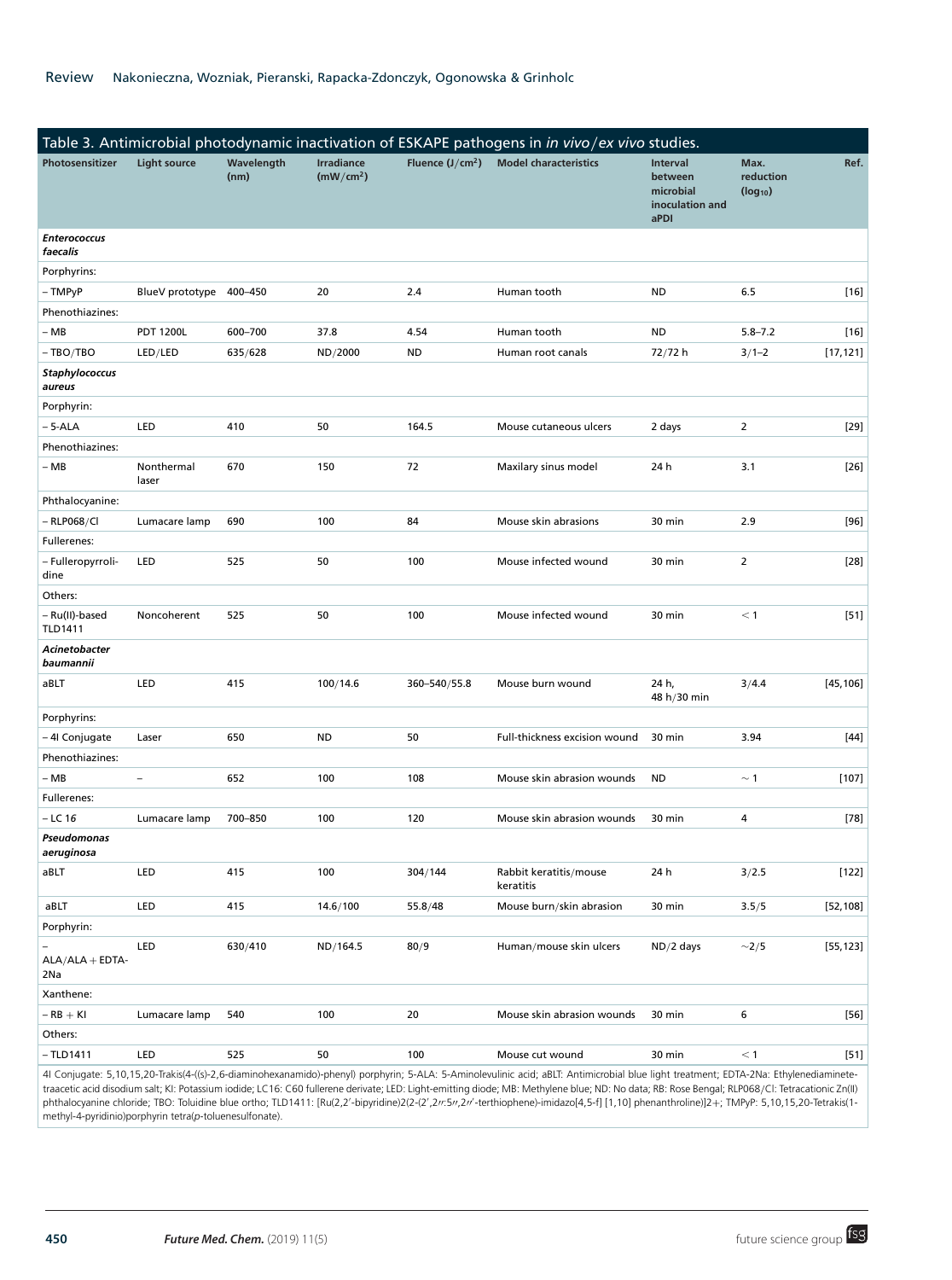toward *S. aureus* has also been demonstrated in numerous *in vivo* studies. Our group examined *in vitro* efficacy of a C60 fullerene derivative (fulleropyrrolidine)-mediated irradiation with white light. Illumination of MRSA samples was performed using visible light source over wavelength range of 385–780 nm (irradiance 267 mW/cm<sup>2</sup>, fluence 160 J/cm<sup>2</sup>) that effected with significant photoinactivation of *S. aureus* (3.5 to >6 log<sub>10</sub> unit reduction). Afterward, *in vivo* experiments using bioluminescent MRSA strain were performed, to analyze if high *in vitro* effectiveness could be translated into *in vivo* activity. In the aPDI-treated mice, the therapeutic effect was observed: after 24-h postirradiation bioluminescent signal decreased dramatically, reaching background level [28]. Another impressive example of *in vivo* studies was performed by Morimoto *et al*. Mouse model of MRSA-infected ulcer was used to test the effectiveness of 5-ALA-mediated aPDI. On each ulcer, the silicone splint was placed to center the wound and to minimize contracture. The ulcers were next inoculated with MRSA  $(10^{10} CFU/cm<sup>2</sup>)$  and an occlusive dressing was covered. One day after infection, 5-ALA was administered via intraperitoneal injection. Then, photoinactivation using LED with major wavelength of 410 nm (irradiation of 164.5 mW/cm<sup>2</sup>, fluence of 50 J/cm<sup>2</sup>) was performed every day. After 7 days, post-aPDI the viable bacteria in ulcer tissue was counted and  $2 \log_{10}$  units of reduction was observed when compared with nontreated control [29]. As indicated above, both planktonic as well as biofilm and *in vivo* studies confirm that aPDI could be considered effective therapeutic option against staphylococcal infections.

# *Klebsiella* spp.

*Klebsiella pneumoniae* is an opportunistic pathogen causing hospital-acquired and community-acquired infections, mainly UTIs and pneumonia. The global concern related to this microbial species focuses on ESBL and carbapenemase-producing strains. There are several known types of *K. pneumoniae carbapenemase* (KPC) conferring moderate to high (KPC-1) or high resistance to carbapenems (KPC-2, KPC-3). Also, recently identified metallo-lactamases with an example of New Delhi metallo-β-lactamase-1 (NMD-1) have been reported first on Indian subcontinent, and further in Europe, Middle East, Africa, Asia and America, exemplifying fast spreading of antimicrobial resistance. The whole doomed scenario is filled by the production of several virulence factors by this species, including capsule polysaccharide, aerobactin, fimbriae and outer membrane protein A, all playing a critical role in mammalian cell invasion. The success in causing UTI and infecting respiratory tract is attributed to the ability of forming a biofilm, which results in dramatic increase in resistance to currently available antimicrobial agents. The whole picture is even more complex as *K. pneumoniae* prefers to form mixed species biofilm as compared to isolated one. For example, *K. pneumoniae* is able to form stable biofilm with *P. aeruginosa*, where specific spatial distribution of each species was reported. Several groups have shown mixed *K. pneumoniae* biofilms with *Proteus mirabilis*, *Candida albicans*, *Streptococcus*, however, the complexity of the interactions in such interspecies biofilms still awaits to be resolved.

As a first-line antibiotic for the treatment of the most dangerous carbapenem-resistant *K. pneumoniae*, high doses of carbapenems are applied, or the same combined with a range of other antibiotics, such as colistin, tigecycline, gentamicin or fosfomycin (second-line antibiotics). Some new generation cephalosporins have shown potency against carbapenem-resistant *K. pneumoniae in vitro*, when combined with tazobactam. However, alternative control methods, such as aPDI, should be proposed along with the discovery of new antibiotics or mixtures thereof. It has been not many years since aPDI started to be widely explored on ESKAPE species, including *K. pneumoniae.* There have been several types of light-activated compounds investigated with respect to *K. pneumoniae* photoinactivation: BODIPY, phenothiazines, porphyrin derivatives and their precursors (5-ALA, MAL), phthalocyanines. Recently, an interesting type of molecules was studied – indole derivatives that present a new structural scaffold for aPDI application. The activity of these compounds against Gram-negative species was only possible in the presence of polymyxin E [30]. From the newest scaffolds studied in terms of antimicrobial activity, boron dipyrromethene (BODIPY)-based compounds present an attractive option, as they exhibit several characteristics attractive for aPDI, including stability at physiological conditions. With the use of  $DIMPy-BODIPY$  (2.5  $\mu$ M), approximately  $4\log_{10}$ reduction in viable *K. pneumoniae* cells was obtained. One of the drawbacks of DIMPy-BODIPY is their relatively low  ${}^{1}O_{2}$  production accounting for 11% [31], which seems to be most desired ROS in terms of aPDI application. More commonly studied in aPDI are phenothiazines, which in case of *K. pneumoniae* do not present spectacular results ( $\sim$ 3 log<sub>10</sub> reduction) [32]. One has to remember, however, that even these PSs that do not significantly reduce the number of bacterial cells but possess good photochemical properties, can become efficient 'killers' when applied together with nontoxic compounds, like potassium iodide (KI). The Photophrin, a US FDA-approved drug for treating cancers, can become efficient against *K. pneumoniae* in the presence of KI (∼6 log<sub>10</sub> reduction in viable *K. pneumoniae* cells) [33]. From the representatives of FDA-approved drugs, 5-ALA or MAL constitute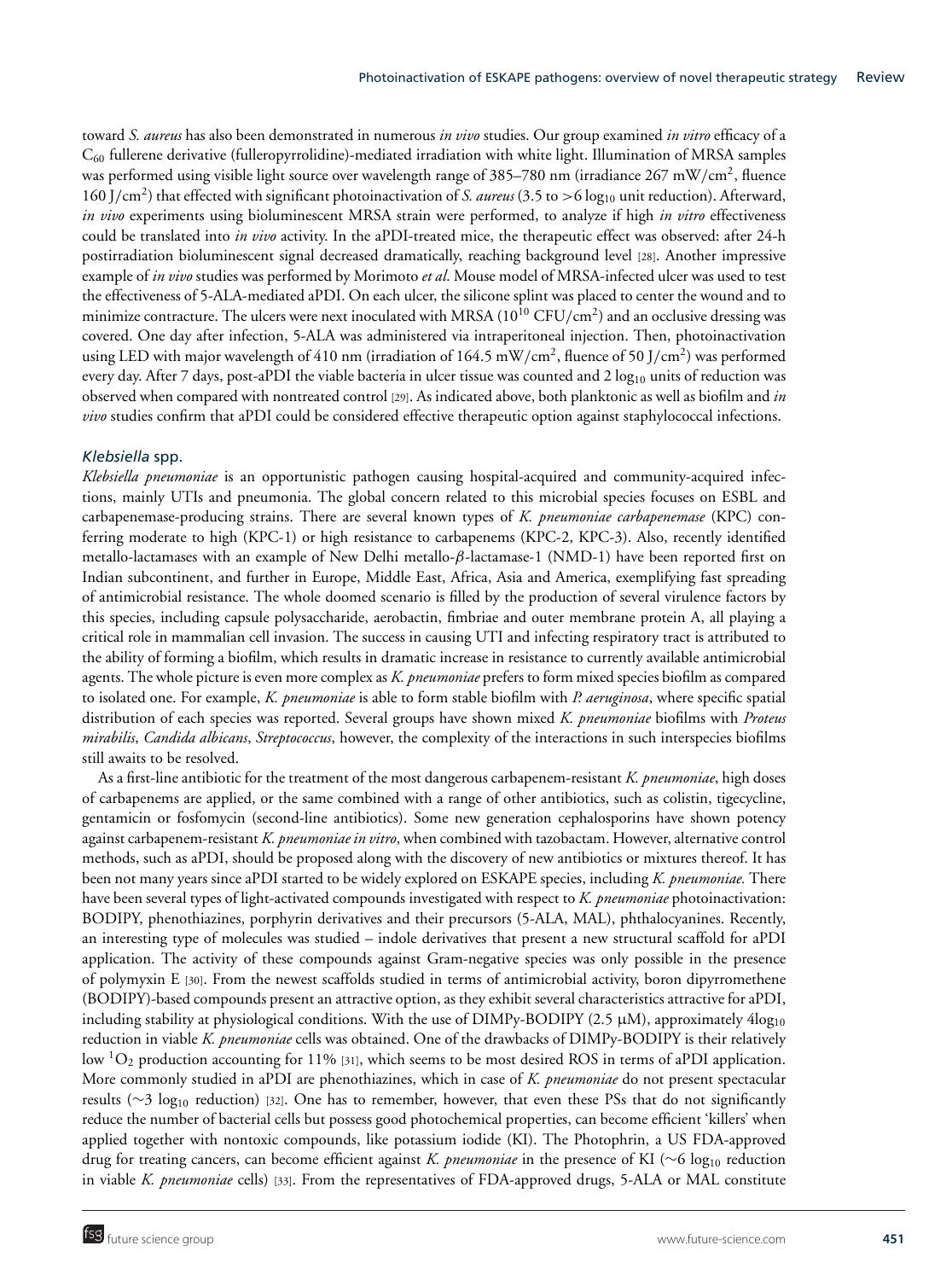an attractive option of PSs as their application resulted in more than  $3 \log_{10}$  after application of 10 mM ALA. Of interest, ESBL-producing and ESBL-nonproducing strains were killed with similar efficacy. In case of MAL applications, the results were even better, and exceeded the value of  $4 \log_{10}$  reduction in cell number [34]. The 5-ALA or MAL-based aPDI application seems to be attractive from the clinical point of view as beside the fact of the FDA/EMEA approval, these PSs can be used along with white light, which constitutes universal light source. Considering great difficulties for treatment of carbapenem-resistant *K. pnaumoniae* (KPC) an interesting PS is Zn(II) tetramethyltetrapyridinol(2,3-b:2',3'-g:2'',3''-l:2''',3'''-q)porphyrazinium salt (ZnTM2,3PyPz). This phthalocyanine reduced the bacterial cell number by 4.3 logs  $(3 \mu M)$ . Given the fact that phthalocyanines are poorly water soluble, ZnTM2,3PyPz showed relatively high photokilling properties in aqueous solution [35]. An interesting aPDI option was recently studied with the use of vitamin K5 as a PS. Combination of vitamin K5 and UVA resulted in 7 logs decrease in *K. pnaumoniae* survival, but also in other Gram-negative species [36]. The only drawback of the study seems to be the application of UVA, which is known to negatively influence the DNA structure.

Only two experimental work concerns biofilm analysis upon aPDI treatment: with the use of 5-ALA/MAL and phenothiazines. Whereas in the first case appreciable efficacy of approximately  $4 \log_{10}$  reduction (10 mM) MAL) was obtained for both ESBL-producing and ESBL-nonproducing clinical isolate [34], there was only slight antibiofilm activity for each of phenothazines studied (TBO; Azure A, AA; and new methylene blue, NMB) [32].

Recently, a very interesting *in vivo* study was published focusing on treating reptile infections. *K. pneumoniae*, resistant to ten antibiotics, was identified as one of the species at the infection site. After 3-month aPDI treatment (once a week) with MB and red laser, all animals (three) improved and showed reduction of inflammatory signs, although signs of reinfections on the first month was also observable [37].

#### *Acinetobacter baumannii*

In 2017, WHO presented the list of pathogens for which new antimicrobial agents are urgently needed, therefore, it included for the highest – critical priority carbapenem-resistant *A. baumannii.* This Gram-negative, nonfermentative, catalase-positive coccobacilli is well distributed in environment and it is known as an etiological agent of hospital-acquired infections [38,39]. Due to increasing and fast developing resistance to routinely applied antibiotics, this pathogen is widely responsible for skin, bloodstream and UTIs, especially in intensive care units [40]. Alternative method of fighting with this opportunistic pathogen can be aPDI. Its antimicrobial effectiveness was repeatedly presented in *in vitro* and *in vivo* studies performed for biofilm and planktonic cultures. Most of the studies refer to photoinactivation of *A. baumannii* planktonic cultures with the administration of exogenous PSs. Studies by Huang *et al.* presented the effectiveness of aPDI employing cationic bacteriochlorins (BC37, BC38, BC39) that are monosubstituted PSs [41]. Phototreatment with mentioned bacteriochlorins in concentration ranging from 1 to 5 μM and light fluence 10 J/cm<sup>2</sup> (λ: 750–800 nm) gave significant reduction in viable cell count, varying from 5 to 6 log<sub>10</sub> units. Next, aPDI efficacy employing blue light and endogenously produced porphyrin sensitizers was presented by Halstead *et al.* for eradication of 12 clinical isolates of *A. baumannii.* This antimicrobial blue light treatment (aBLT;  $\lambda$ : 400  $\pm$  8.5 nm) with light fluence of 108 J/cm<sup>2</sup> resulted in reduction of bacterial viability ranging from 5.8 to 7.6 log<sub>10</sub> for all tested isolates [42]. Another significant reduction of *A. baumannii* viability was reported by Almeida *et al.* in response to bacterial exposure to white light (light fluence 64.8 J/cm<sup>2</sup>) in the presence of Tetra-Py+-Me porphyrin [43]. The viability of *A. baumannii* isolated from both hospital wastewater and nonsurgical wounds was reduced by 6  $log_{10}$  upon aPDI treatment [43]. Next, porphyrin derivatives containing 4 lysine residues (4I) and irradiated with red light were confirmed to be effective against planktonic cultures of *A. baumannii* representing different profiles of drug resistance. aPDI employing 4I and red light fluence of 6 J/cm2 resulted in 3.77 and 3.83 log10 unit reduction in viable cell count, for MDR and wild-type *A. baumannii* strains, respectively [44]. It is also worth mentioning that phenothiazine versus (exemplified with nile blue derivatives, EtNBS) activated with red light exerted significant antimicrobial effect toward planktonic *Acinetobacter* spp. cultures. The most bactericidal were three out of seven tested derivatives: EtNBS, EtNBS-Ac and EtNBS-G. In this case, red light irradiation resulted in reduced viable cells by 6, 5 and 7  $log_{10}$ , respectively [23]. The antimicrobial efficacy of aPDI was further presented by Maisch *et al.*, who utilized riboflavin derivatives for phototreatment [22]. Two cationic riboflavin derivatives, namely FLASH- 01a and FLASH-07a, consisting of a different number of positive charges were irradiated with light fluencies of 9 and 4.5  $J/cm<sup>2</sup>$ , respectively. aPDI with these derivatives resulted in 6.6 and 6.7  $log_{10}$  reduction in viable count for FLASH-01a and FLaSH-07a, respectively [22]. Furthermore, the efficacy of aPDI against *A. baumannii* was proved for biofilm cultures. In 2016, Halstead *et al.* using aBLT (216 J/cm2)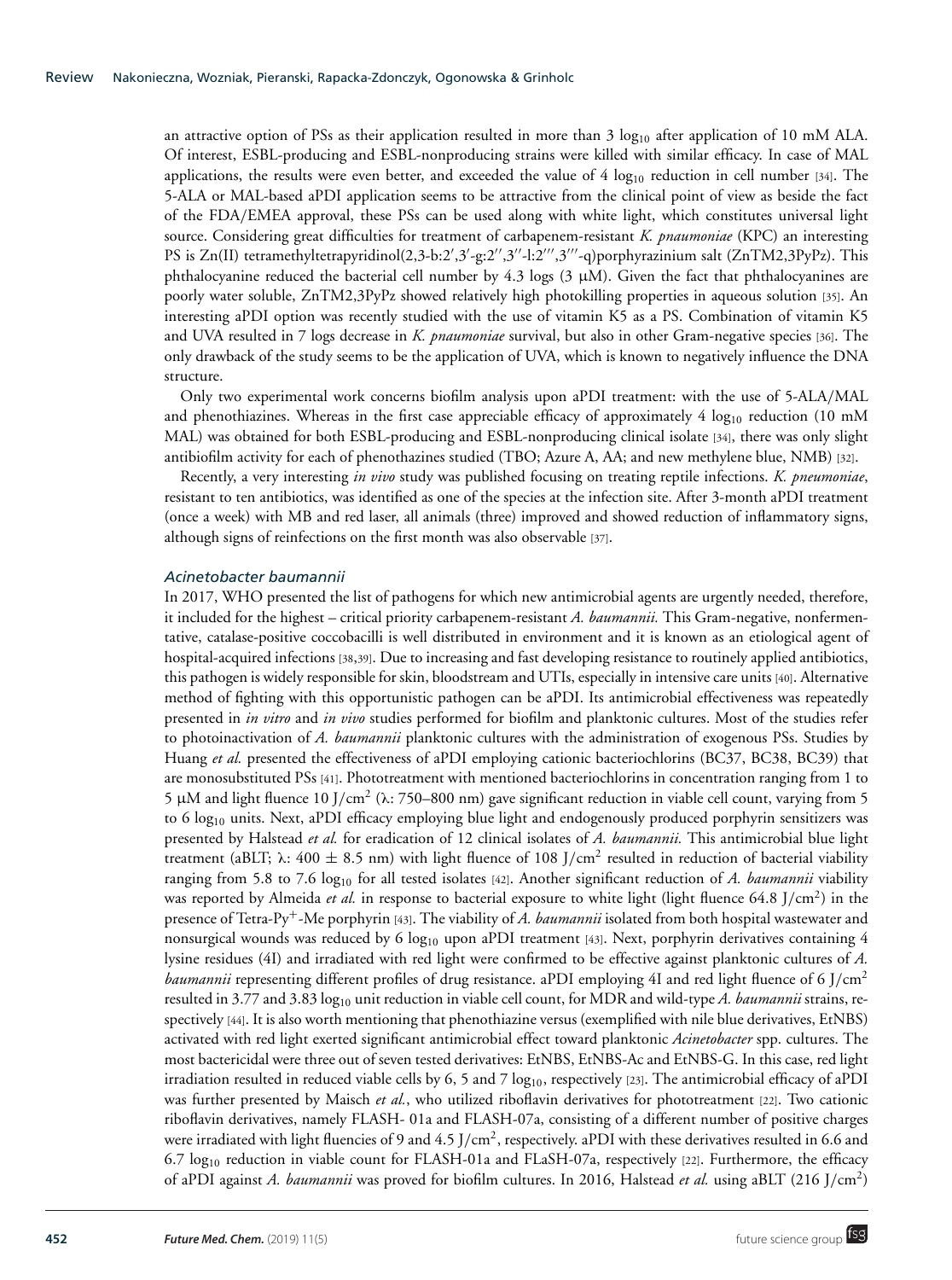reported *A. baumannii* inactivation by approximately 1.5 log<sub>10</sub> units when grown in biofilm culture [42]. This efficacy was further enhanced by Wang *et al.* in 2016 who employed aBLT (432 J/cm<sup>2</sup>) against mature (24 and 72 h old) biofilm culture of bioluminescent *A. baumannii* strain indicating the reduction of cell viability by 3.59 and 3.18  $log_{10}$  in case of 24- and 72-h old biofilms, respectively [45]. Additionally, these findings were confirmed using mouse model of *A. baumannii* burn wound infection. Interestingly, microbial biofilm was allowed to grow in mice wounds for 24 or 48 h followed by blue light irradiation. In case of 24 h old biofilm, the applied light fluence was 360 and 540 J/cm<sup>2</sup> for 48-h old biofilm culture. Biofilms exposed to indicated light fluencies resulted in almost complete elimination of bioluminescence signal indicating the cell viability reduction by 3  $log_{10}$  in comparison to control group [45]. Another valuable example of *in vivo* studies concerning aPDI against *A. baumannii* was described by Yuan *et al.* in 2017. Employing mouse model of full-thickness excisional wound, infected with multidrug resistant strain, Yuan *et al.* proved the high bactericidal effectiveness of amino-acid porphyrin conjugate (4I) [44]. In this case, aPDI exerted reduction of 2.89  $log_{10}$  in cell viability when tested immediately after aPDI treatment. This efficacy was further increased to  $3.94 \log_{10}$  of reduction when tested at 4th day of experiment [44]. The described above studies of aPDI inactivation of *A. baumannii* utilizing different light sources, various PSs and culture conditions indicate that aPDI could be potent alternative when searching for novel therapeutic option against drug-resistant *Acinetobacter* spp*.*

#### *Pseudomonas aeruginosa*

*P. aeruginosa* is the second most commonly reported Gram-negative pathogen associated with UTI in intensive care units [46]. Less frequent, but much more severe are bloodstream infections with carbapenem resistant *P. aeruginosa* attributed to mortality up to 18.4% [47]. Moreover, *P. aeruginosa* can manifest resistance to quinolones, aminoglycosides or polymyxins, as well as multiple drugs (MDR strains) with no drugs available in clinical development [48]. The alternative could be aPDI. The effectiveness of Tetra-Py<sup>+</sup>-Me porphyrin activated with visible light was assessed by Beirao *et al.*, who reached 8.1 log<sub>10</sub> reduction in viable cell count in case of planktonic *P. aeruginosa* culture employing 10 μM concentration of Tetra-Py<sup>+</sup>-Me and light fluence of 43.2 J/cm<sup>2</sup> [49]. Similar results, 7 log10 reduction, were demonstrated by Orlandi *et al.* with BODIPY PS at low concentration of 2.5 μM and light fluence of 171 J/cm<sup>2</sup> ( $\lambda$ : 400 nm) [50]. Our team also investigated the antimicrobial effectiveness of aPDI with four different PSs activated with visible light (λ: 525 nm) against planktonic *P. aeruginosa* cultures. We reached 6 log10 reduction in viable cell count for RB, TMPyP and Ru(II)-based derivative (TLD1411) [51]. Alternative to exogenously administered aPDI is aBLT employing blue light activation of endogenously produced PSs. The bactericidal effectiveness of aBLT (λ: 400 nm, light fluence 108 J/cm2) was assessed by Halstead *et al.* against five both reference and clinical *P. aeruginosa* isolates. Obtained results indicated the reduction in cell viability varying from 5.59 to 6.55 log<sub>10</sub> units [42]. aBLT ( $\lambda$ : 415 nm) was also investigated by Amin *et al.*, who received 3.54 log<sub>10</sub> reduction per cycle in ten cycles of bacterial inactivation and regrowth. Moreover, within mentioned study no evidence of development of *P. aeruginosa* tolerance to aBLT was reported [52]. Our group also investigated aBLT efficacy. We reported 7 log10 unit reduction in case of four studied *P. aeruginosa* isolates by employing blue light ( $\lambda$ : 411 nm) fluence of 50 J/cm<sup>2</sup> [53,54]. aBLT effectiveness against *P. aeruginosa* was also confirmed for biofilm cultures. Halstead *et al.* with the use of aBLT (light fluence 108 J/cm<sup>2</sup>) reported approximately 1 log<sub>10</sub> reduction of biofilm seeding in case of studied clinical isolates. The influence of aBLT on *P. aeruginosa* biofilm formation was also demonstrated by studies of our group indicating that sublethal doses of aBLT can successfully delay biofilm formation [53]. Worthy of note, the reduction in microbial viability by 2.8  $log_{10}$  units was also reported by Beirao *et al.*, who used Tetra-Py+-Me porphyrin activated with visible light for *P. aeruginosa* biofilm treatment [49]. Finally, significant antibiofilm activity was presented by Orlandi *et al.,* who employed BODIPY PS for aPDI treatment reaching 4 log<sub>10</sub> reduction in viable cells growing in biofilm. Next, to investigate if *in vitro* studies could be easily translated to clinical applications, some *in vivo* models were described. Our team utilized and optimized mouse cut wound model imitating chronic wound infection for aPDI treatment [51]. When using TLD1411, 1  $\log_{10}$  reduction in bioluminescence level associated with delayed infection development was observed [51]. Our most recent studies describe the application of *Caenorhabditis elegans* infection with *P. aeruginosa* to investigate antimicrobial efficacy of aBLT treatment. Performed experiments confirm that sublethal doses of aBLT resulted in increased *C. elegans* survival rate in response to decreased virulence and/or delayed biofilm production upon aBLT exposure [53]. *In vivo* aBLT efficacy was also investigated by Amin *et al.*, who reported 5 log<sub>10</sub> reduction of bacterial bioluminescence in case of mouse skin abrasion wound infection [52]. Similar antimicrobial effectiveness was observed by Katayama *et al.*, who reported 5 log<sub>10</sub> reduction of bacterial count using 5-ALA-induced production of endogenous porphyrins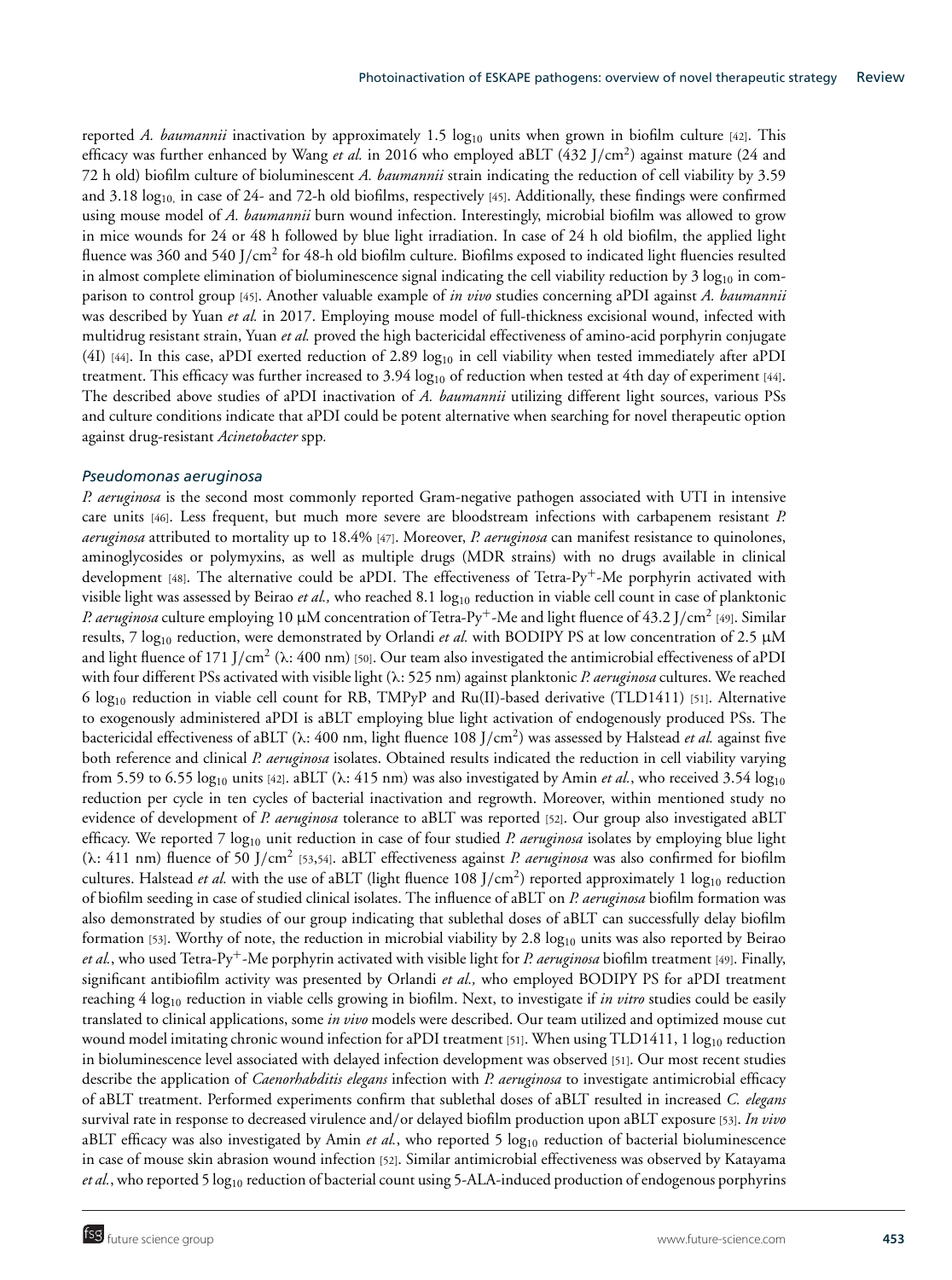activated with 410 nm wavelength light [55]. Another *in vivo* study for aPDI efficacy was performed by Wen *et al*., who applied RB in the presence of KI activated with 540 nm wavelength light [56]. This application resulted in 6 log10 reduction in *P. aeruginosa* bioluminescence in mouse skin abrasion wounds. Mentioned above studies by Amin *et al.*, Katayama *et al.* and Wan *et al.* suggest that aPDI could actually be considered a promising option for *P. aeruginosa* eradication.

# *Enterobacter* spp.

Enterobacter species are the etiological agents for an increasing number of healthcare-associated infections with emerging and developing resistance to multiple antimicrobials [57]. These infections are characterized with significant morbidity and mortality [58]. As with other members of the *Enterobacteriaceae*, drug resistance occurs via ESBL and carbapenemases as well as chromosomal cephalosporinases [57]. Only few antimicrobials are still active against this microorganism; thus, the emergence of aPDI as an alternative seems attractive. There are only few studies concerning photodynamic efficacy toward *Enterobacter* spp. resulting in significant microbial inactivation. Khan *et al.* reported 5 log10 unit reduction in viable cells when *E. cloacae* was administered with phenothiazine sensitizer, MB, and exposed to light irradiation [59]. Employing the same PS, Carvalho *et al.* reported 6 log<sub>10</sub> units reduction in cell viability *in vitro* when *Enterobacter* spp. isolated from infected wounds was treated with aPDI [60]. Finally, using xanthen PS, RB, Rossoni *et al.* reached the *E. cloacae* viability reduction of approximately 7 log<sub>10</sub> [61]. In addition, when employing aBLT without administration of exogenous PSs, Halstead *et al.* reported that planktonicphase bacteria were susceptible to aBLT demonstrating  $\geq$ 5 log<sub>10</sub> decrease in viability [62]. The same research group provided the only existing results concerning photodynamic treatment of *Enterobacter* spp. when cultured in mature biofilms. Obtained results indicated that bacterial biofilms were highly susceptible to blue light, with significant reduction in cell viability for all isolates and all aBLT exposures (λ: 400 ± 8.5 nm) [62]. Unfortunately, no *in vivo*/*ex vivo* studies concerning aPDI *Enterobacter* spp. were published so far, nevertheless, described studies warrant further investigations of aPDI as a novel antimicrobial strategy and indicate that it could be successfully used for *Enterobacter* spp. decontamination applications.

# Strategies to potentiate aPDI

## *Potentiation of aPDI by nanotechnology*

Nanotechnology provides an attractive approach leading to improved bactericidal efficacy of aPDI [63–66]. This improvement may result from both enhanced targeted PS delivery to microorganisms via PS-loaded nanoparticles [67] or increased ROS and singlet oxygen quantum yield of the PS via its mixing or covalently binding with nanoparticles  $[68,69]$ . In addition, some nanoparticles, in other words,  $TiO<sub>2</sub>$  or fullerenes, could express photosensitizing activity resulting in effective inactivation of microorganisms [70]. The most widely investigated material used for production of PS nanoparticles is chitosan that is a biodegradable and naturally occurring polymer. Moreover, increased aPDI efficacy benefits from its intrinsic cationic charge leading to enhanced targeted PS delivery to microbial over eukaryotic cells. The successful employment of chitosan-loaded PS was numerously reported in case of various microbial as well as fungal cells [71–73]. Another, and most recent nanotechnology-based approach leading to enhanced aPDI results from conjugation of PSs to gold nanoparticles. In this case, the potentiation of aPDI was confirmed with the employment of mature MRSA biofilms treated with PS-conjugated gold nanoparticles. This report is of high interest as significant achievement ( $>$ 4 log<sub>10</sub> extra killing) was observed when compared with free PS-based aPDI [74].

# *Potentiation of aPDI by inorganic salts*

Another attractive strategy leading to potentiated aPDI was developed by the group of Michael Hamblin who reported that the administration of inorganic salts to the aPDI-treated samples, results in more than 6  $log_{10}$  extra killing. The greatest effect was observed in the case of KI [75], but significant enhancement of aPDI efficacy was also reported when potassium bromide [75], sodium azide [76], sodium thiocyanate [77] and sodium nitrite were employed. Huang *et al.* indicated that the mechanism underlying the observed potentiation may result from the action of singlet oxygen leading to the generation of iodine radicals and molecular iodine from iodide [33]. In case of sodium azide, the mechanism may result from the generation of azide radical upon the oxidation of azide anion [76]. Numerous *in vivo* published data supported this potentiation strategy revealing that the aPDI efficacy could, indeed, be significantly improved [75,78,79].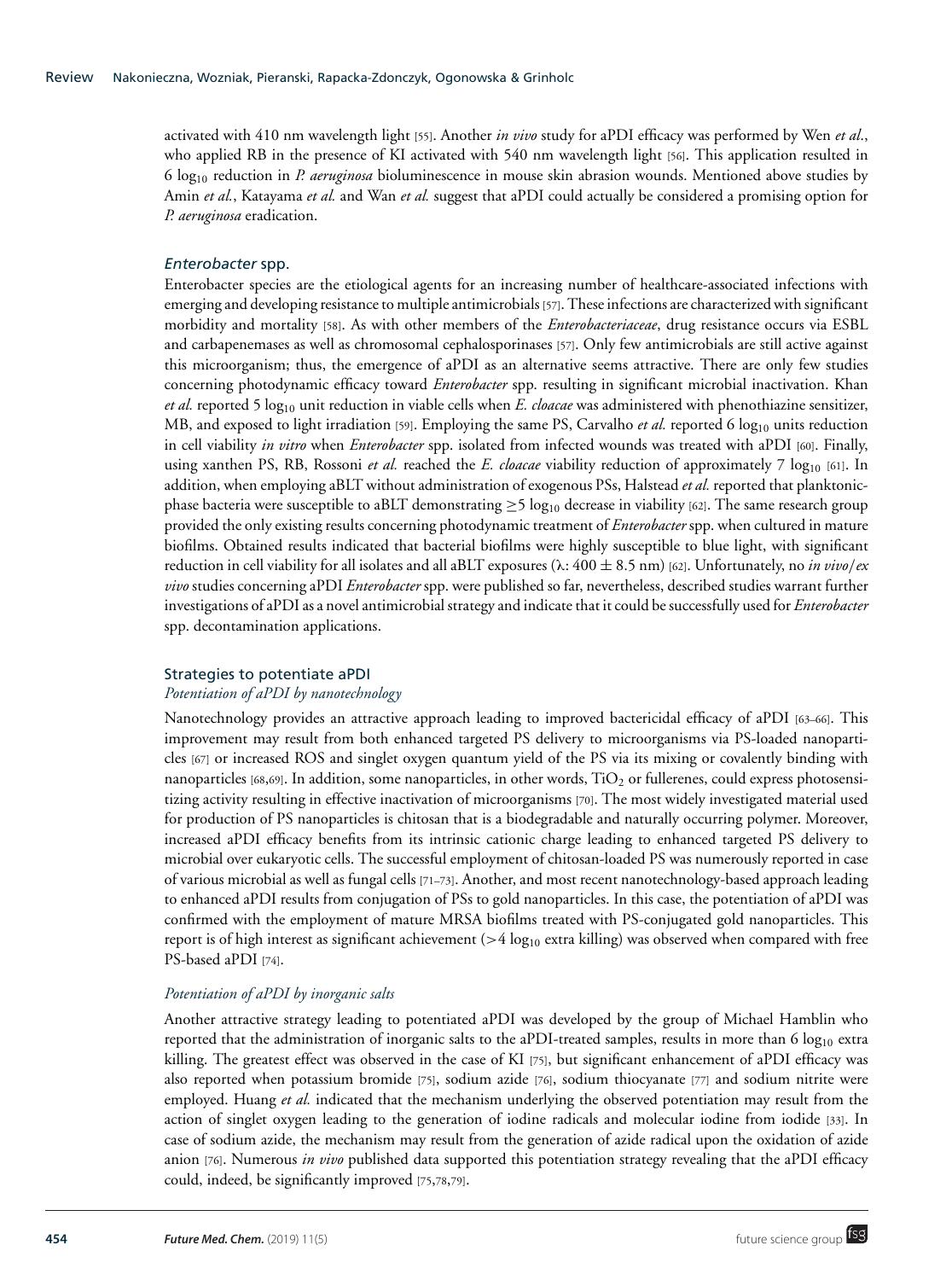# *Potentiation of aPDI by antimicrobials*

The latest discovery associated with the strategy to enhance the bactericidal effect of aPDI is to demonstrate that aPDI sensitizes microbes to antimicrobials. Numerous studies, both *in vitro* and *in vivo*, using a whole range of different categories of antibiotics and PSs, confirmed that this combined therapy may exert spectacular effects. Undoubtedly, the interaction of aPDI with antimicrobials could be assigned as synergy that leads to the eradication of microorganisms using very low (sublethal) concentrations of both PSs and antimicrobials against that the microbes expressed high resistance. Moreover, despite the enhancement of the bactericidal effect, another important effect that can be expected due to the use of aPDI/antimicrobials combined approach may be shortening the treatment time and reducing the rate of microbial drug resistance development. All these issues as well as all the published studies regarding aPDI/antimicrobials combined treatment, and hypotheses regarding the potential mechanisms underlying this synergistic impact have been deeply analysed and thoroughly reviewed in the latest review by Wozniak *et al.* [80].

# **Conclusion**

This review provides unquestionable evidence for high bactericidal efficacy of light based approaches to be succsessfully employed when fighting against the most threatening microbes – ESKAPE pathogens. It has been evidenced both with *in vitro* (planktonic and biofilm cultures) and *in vivo* studies. Moreover, within the current paper the most potent strategies – nanotechnology, iodide salts and the combination with routinely used antimicrobials – were evidenced to potentiate the bactericidal efficacy of the light based treatments.

## **Future perspective**

The problem of antibiotic resistance has been perceived by global bodies, including European Commission, ECDC, WHO and antimicrobial resistance (AMR) has become a priority in recent years, illustrated in several important reports [81–83]. However, there still there is no change in the approaches dealing with AMR. The current approaches include: appropriate use of antibiotics; strengthening the regulatory framework on veterinary medicine; recommendation to prudent use of drugs; strengthening infection prevention; strengthening the surveillance system and bringing new antibiotics to patients. All the listed points although important and necessary, will not bring longlasting change in the observed situation. In the case of new antibiotics, unquestionable is the fact that we need new ones, however for those familiar with the rapidness of bacterial evolution, that can be actually observed within days, selection of isolates resistant to new antibiotics is just a matter of time. This is not the case for photoantimicrobials, which act on many targets in bacterial cell. Several bodies of evidence indicated already that the development of resistance in this case is highly unlikely [84–86]. That is why we should focus in the near future on the development and analysis of light-activated multitargeted drugs and bringing the existing ones, for example, MB into clinical practice. Photoantimicrobials and aPDI technology could be easily adapted into main stream clinical practice to reduce AMR level. Although there is a range of PS available, still their action is underappreciated and what is more important research on aPDI is underfunded. Current applications of aPDI concerns local administration of a PS, rather than systemic one, followed by local delivery of light. This secures safety of the technology, however, also limits the possibilities of aPDI applications. Nevertheless, if aPDI could be applied in, for example, wounds decolonization of patients, invasion to the bloodstream and systemic infections could be prevented without application of classical antibiotics. We believe that the future work will be done improving selectivity of PS over host tissue, while sparing the nonselective nature toward microbial species. Ideal PS would be active against both Gram-positive and Gram-negative species, which are known to differently respond to treatment. Another limitation of broader use of photoantimicrobials is lack of mechanistic studies on how PS acts on microbial cells and host cells. Such knowledge is necessary to better design new PS with improved properties, and we believe within next years there will be increased number of studies addressing the problem of molecular basis of aPDI, accordingly as it was done for PDI in cancer cells. Another important issue is light as an indispensable constituent of aPDI action. The way and amount of light is being delivered to the treated place affects aPDI outcome. In recent times, there are several types of light sources available, including lasers and light-emitting diodes for particular applications. Moreover, it would be of great interest to develop a system that allows for the control of light dosimetry at the treated site. The newest aPDI future should be devoted to the development of such an imaging system that would allow therapy to be monitored. From the many *in vivo* experiments on animal models of infections treatment by aPDI, it is known that often a reinfection occurs. Thus, the system for monitoring both, dosimetry and therapy should be developed. Such technological solution would definitely contribute to broadening the application of aPDI in clinical practice.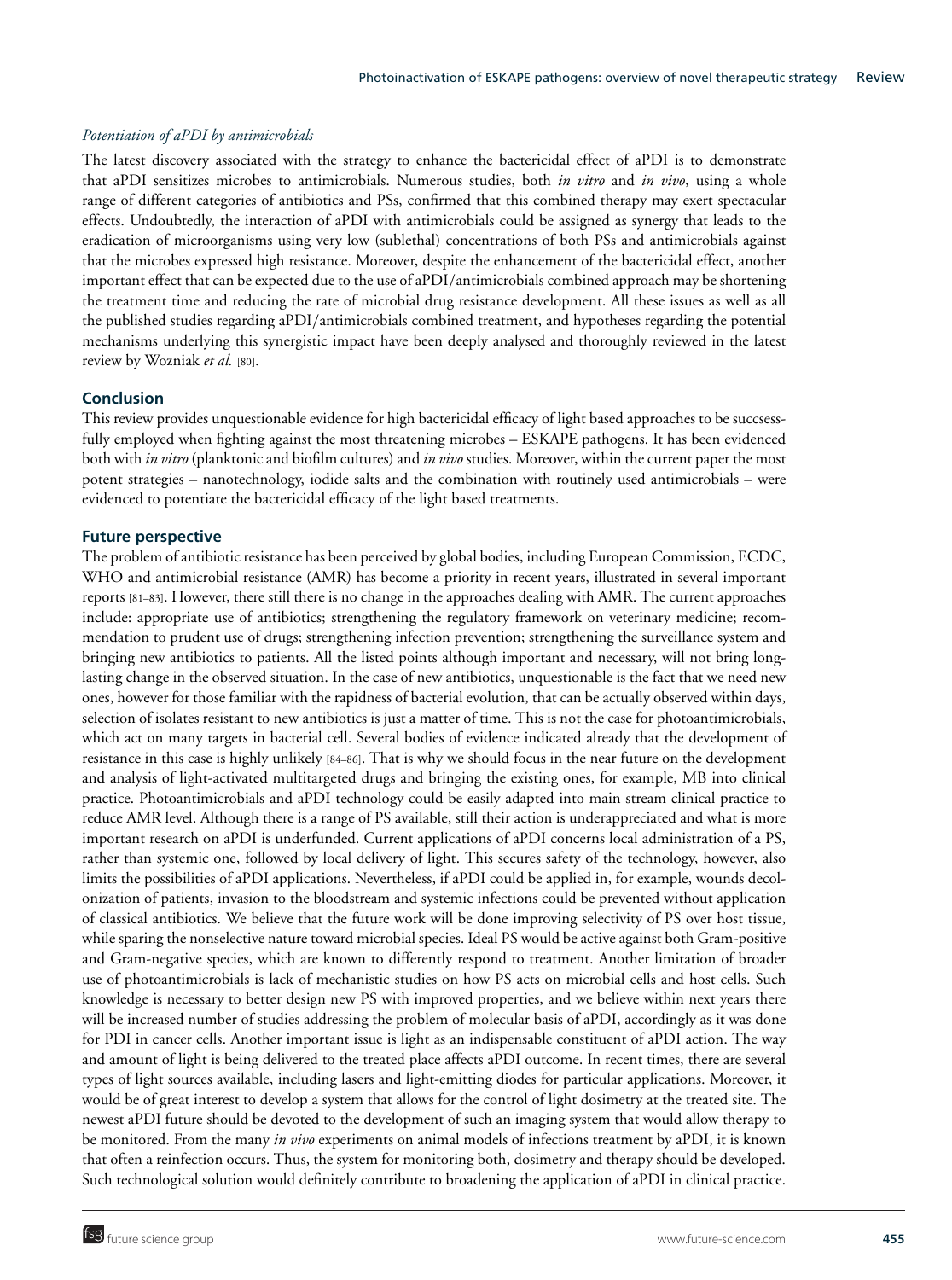## Executive summary

Increasing resistance to clinically applied antimicrobials is noted, specifically among ESKAPE (*Enterococcus* spp.; *Staphylococcus aureus*; *Klebsiella* spp.; *Acinetobacter baumannii*; *Pseudomonas aeruginosa* and *Enterobacter* spp.) pathogens. Antimicrobial photodynamic inactivation (aPDI) constitutes a very good option for clinical application in the treatment of local infections caused by multidrug-resistant pathogens. In the presented review, we evidenced the newest proofs for:

#### **aPDI against ESKAPE pathogens**

- *Enterococcus* spp. (effective photoinactivation of *Enterococcus* spp., including vancomycin-resistant *E. faecium* strains).
- *Staphylococcus aureus* (effective photoinactivation of *S. aureus*, including methicillin-resistant *S. aureus* strains).
- *Klebsiella* spp. (effective photoinactivation of *K. pneumoniae*, including extended-spectrum β-lactamases-producing strains).
- *Acinetobacter baumannii* (effective photoinactivation of *A. baumannii*, including carbapenem-resistant strains).
- *Pseudomonas aeruginosa* (effective photoinactivation of *P. aeruginosa*, including multidrug-resistant strains).
- *Enterobacter* spp. (effective photoinactivation of *Enterobacter* spp.).

#### **Strategies to potentiate aPDI**

- Potentiation of aPDI by nanotechnology.
- Potentiation of aPDI by inorganic salts.
- Potentiation of aPDI by antimicrobials.

## Financial & competing interests disclosure

The work was supported by the National Science Centre (Poland) grant nos. 2015/19/B/NZ7/02487 and 2017/27/B/NZ7/02323. The authors have no other relevant affiliations or financial involvement with any organization or entity with a financial interest in or financial conflict with the subject matter or materials discussed in the manuscript apart from those disclosed.

No writing assistance was utilized in the production of this manuscript.

#### Open access

This work is licensed under the Attribution-NonCommercial-NoDerivatives 4.0 Unported License. To view a copy of this license, visit http://creativecommons.org/licenses/by-nc-nd/4.0/

## **References**

Papers of special note have been highlighted as:  $\bullet$  of interest;  $\bullet\bullet$  of considerable interest

- 1. Rice LB. Federal funding for the study of antimicrobial resistance in nosocomial pathogens: no ESKAPE. *J. Infect. Dis.* 197(8), 1079–1081 (2008).
- 2. National Nosocomial Infections Surveillance S. National nosocomial infections surveillance (NNIS) system report, data summary from January 1992 through June 2004, issued October 2004. *Am. J. Infect. Control.* 32(8), 470–485 (2004).
- 3. Boucher HW, Corey GR. Epidemiology of methicillin-resistant *Staphylococcus aureus*. *Clin. Infect. Dis.* 46(Suppl. 5), S344–S349 (2008).
- 4. Falagas ME, Bliziotis IA. Pandrug-resistant Gram-negative bacteria: the dawn of the post-antibiotic era? *Int. J. Antimicrob. Agents* 29(6), 630–636 (2007).
- 5. Chopra I, Schofield C, Everett M *et al.* Treatment of health-care-associated infections caused by Gram-negative bacteria: a consensus statement. *Lancet Infect. Dis.* 8(2), 133–139 (2008).
- 6. Wainwright M. Photodynamic antimicrobial chemotherapy (PACT). *J. Antimicrob. Chemother.* 42(1), 13–28 (1998).
- 7. Fisher K, Phillips C. The ecology, epidemiology and virulence of *Enterococcus*. *Microbiology* 155(Pt 6), 1749–1757 (2009).
- 8. Poh CH, Oh HM, Tan AL. Epidemiology and clinical outcome of enterococcal bacteraemia in an acute care hospital. *J. Infect.* 52(5), 383–386 (2006).
- 9. Love RM. *Enterococcus faecalis* a mechanism for its role in endodontic failure. *Int. Endod. J.* 34(5), 399–405 (2001).
- 10. Arias CA, Murray BE. Antibiotic-resistant bugs in the 21st century a clinical super-challenge. *N. Engl. J. Med.* 360(5), 439–443 (2009).
- 11 . Liu C, Zhou Y, Wang L *et al.* Mechanistic aspects of the photodynamic inactivation of vancomycin-resistant Enterococci mediated by 5-aminolevulinic acid and 5-aminolevulinic acid methyl ester. *Curr. Microbiol.* 70(4), 528–535 (2015).
- **Describes mechanistic aspects of antimicrobial photodynamic inactivation (aPDI) toward vancomycin-resistant Enterococci.**
- 12. Borba ASM, Da Silva Pereira SM, Borba MCM *et al.* Photodynamic therapy with high-power LED mediated by erythrosine eliminates Enterococcus faecalis in planktonic forms. *Photodiagnosis Photodyn. Ther.* 19, 348–351 (2017).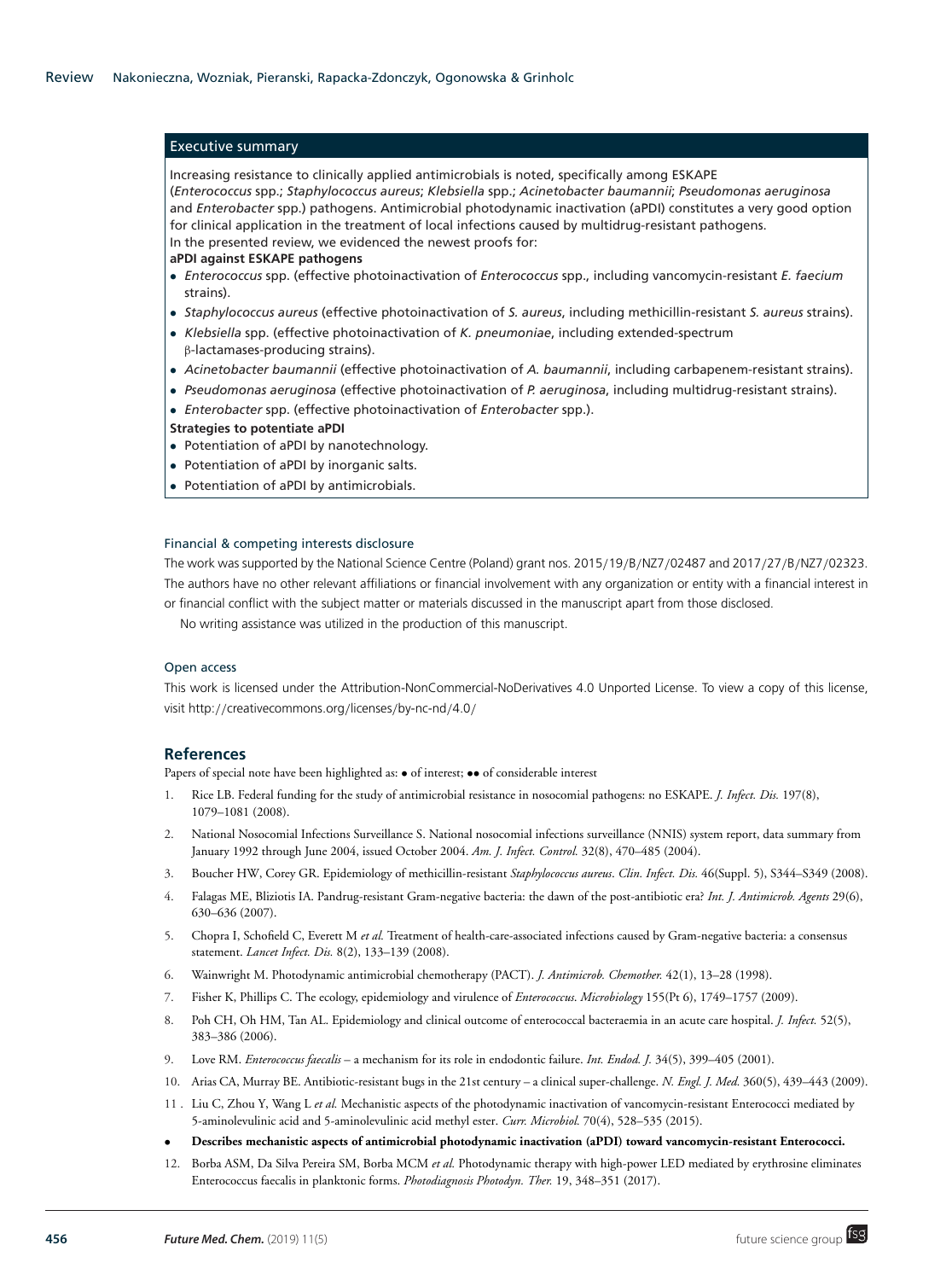13. Cieplik F, Spath A, Regensburger J *et al.* Photodynamic biofilm inactivation by SAPYR – an exclusive singlet oxygen photosensitizer. *Free Radic. Biol. Med.* 65, 477–487 (2013).

#### • **Describes novel, highly active photosensitizer.**

- 14. Diogo P, Fernandes C, Caramelo F *et al.* Antimicrobial photodynamic therapy against endodontic E*nterococcus faecalis* and C*andida albicans* mono and mixed biofilms in the presence of photosensitizers: a comparative study with classical endodontic irrigants. *Front. Microbiol.* 8, 498 (2017).
- 15. López-Jimènez L, Fuste E, Martinez-Garriga B, Arnabat-Dominguez J, Vinuesa T, Vinas M. Effects of photodynamic therapy on Enterococcus faecalis biofilms. *Lasers Med. Sci.* 30(5), 1519–1526 (2015).
- 16. Cieplik F, Pummer A, Leibl C *et al.* Photodynamic inactivation of root canal bacteria by light activation through human dental hard and simulated surrounding tissue. *Front. Microbiol.* 7, 929 (2016).
- 17 . Tennert C, Feldmann K, Haamann E *et al.* Effect of photodynamic therapy (PDT) on *Enterococcus faecalis* biofilm in experimental primary and secondary endodontic infections. *BMC Oral Health* 14, 132 (2014).
- 18. Noskin GA, Rubin RJ, Schentag JJ *et al.* National trends in *Staphylococcus aureus* infection rates: impact on economic burden and mortality over a 6-year period (1998–2003). *Clin. Infect. Dis.* 45(9), 1132–1140 (2007).
- 19. Miller LG, Diep BA. Clinical practice: colonization, fomites, and virulence: rethinking the pathogenesis of community-associated methicillin-resistant *Staphylococcus aureus* infection. *Clin. Infect. Dis.* 46(5), 752–760 (2008).
- 20 . Sakoulas G, Moellering RC Jr. Increasing antibiotic resistance among methicillin-resistant *Staphylococcus aureus* strains. *Clin. Infect. Dis.* 46(Suppl. 5), S360–S367 (2008).
- 21. Gardete S, Tomasz A. Mechanisms of vancomycin resistance in *Staphylococcus aureus J. Clin. Invest.* 124(7), 2836–2840 (2014).
- 22. Maisch T, Eichner A, Spath A *et al.* Fast and effective photodynamic inactivation of multiresistant bacteria by cationic riboflavin derivatives. *PLoS ONE* 9(12), e111792 (2014).
- 23. Vecchio D, Bhayana B, Huang L, Carrasco E, Evans CL, Hamblin MR. Structure-function relationships of Nile blue (EtNBS) derivatives as antimicrobial photosensitizers. *Eur. J. Med. Chem.* 75, 479–491 (2014).
- 24. Urrutia MN, Alovero FL, Ortiz CS. New azine compounds as photoantimicrobial agents against *Staphylococcus aureus.. Dyes Pigments* 116, 27–35 (2015).
- 25. Agazzi ML, Ballatore MB, Reynoso E, Quiroga ED, Durantini EN. Synthesis, spectroscopic properties and photodynamic activity of two cationic BODIPY derivatives with application in the photoinactivation of microorganisms. *Eur. J. Med. Chem.* 126, 110–121 (2017).
- 26. Biel MA, Pedigo L, Gibbs A, Loebel N. Photodynamic therapy of antibiotic-resistant biofilms in a maxillary sinus model. *Int. Forum Allergy Rhinol.* 3(6), 468–473 (2013).
- 27. Rosa LP, Da Silva FC, Nader SA, Meira GA, Viana MS. Antimicrobial photodynamic inactivation of *Staphylococcus aureus* biofilms in bone specimens using methylene blue, toluidine blue ortho and malachite green: an *in vitro* study. *Arch. Oral Biol.* 60(5), 675–680 (2015).
- 28. Grinholc M, Nakonieczna J, Fila G *et al.* Antimicrobial photodynamic therapy with fulleropyrrolidine: photoinactivation mechanism of *Staphylococcus aureus*, *in vitro* and *in vivo* studies. *Appl. Microbiol. Biotechnol.* 99(9), 4031–4043 (2015).
- 29. Morimoto K, Ozawa T, Awazu K *et al.* Photodynamic therapy using systemic administration of 5-aminolevulinic acid and a 410-nm wavelength light-emitting diode for methicillin-resistant *Staphylococcus aureus*-infected ulcers in mice. *PLoS ONE* 9(8), e105173 (2014).
- 30. Edwards L, Turner D, Champion C *et al.* Photoactivated 2,3-distyrylindoles kill multi-drug resistant bacteria. *Bioorg. Med. Chem. Lett.* 28(10), 1879–1886 (2018).
- 31. Carpenter BL, Situ X, Scholle F, Bartelmess J, Weare WW, Ghiladi RA. Antiviral, antifungal and antibacterial activities of a BODIPY-based photosensitizer. *Molecules* 20(6), 10604–10621 (2015).
- 32. Misba L, Zaidi S, Khan AU. A comparison of antibacterial and antibiofilm efficacy of phenothiazinium dyes between Gram positive and Gram negative bacterial biofilm. *Photodiagnosis Photodyn. Ther.* 18, 24–33 (2017).
- 33. Huang L, Szewczyk G, Sarna T, Hamblin MR. Potassium iodide potentiates broad-spectrum antimicrobial photodynamic inactivation using photofrin. *ACS Infect. Dis.* 3(4), 320–328 (2017).
- •• **Describes one of the most potent strategies leading to enhanced bactericidal efficacy of aPDI, in other words, employment of potassium iodide.**
- 34. Liu C, Zhou Y, Wang L *et al.* Photodynamic inactivation of *Klebsiella pneumoniae* biofilms and planktonic cells by 5-aminolevulinic acid and 5-aminolevulinic acid methyl ester. *Lasers Med. Sci.* 31(3), 557–565 (2016).
- 35. Miretti M, Clementi R, Tempesti TC, Baumgartner MT. Photodynamic inactivation of multiresistant bacteria (KPC) using zinc(II)phthalocyanines. *Bioorg. Med. Chem. Lett.* 27(18), 4341–4344 (2017).
- 36. Xu F, Li Y, Ahmad J, Wang Y, Scott DE, Vostal JG. Vitamin K5 is an efficient photosensitizer for ultraviolet A light inactivation of bacteria. *FEMS Microbiol. Lett.* 365(4), (2018).
- 37. Grego KF, Carvalho MPN, Cunha MPV *et al.* Antimicrobial photodynamic therapy for infectious stomatitis in snakes: clinical views and microbiological findings. *Photodiagnosis Photodyn. Ther.* 20, 196–200 (2017).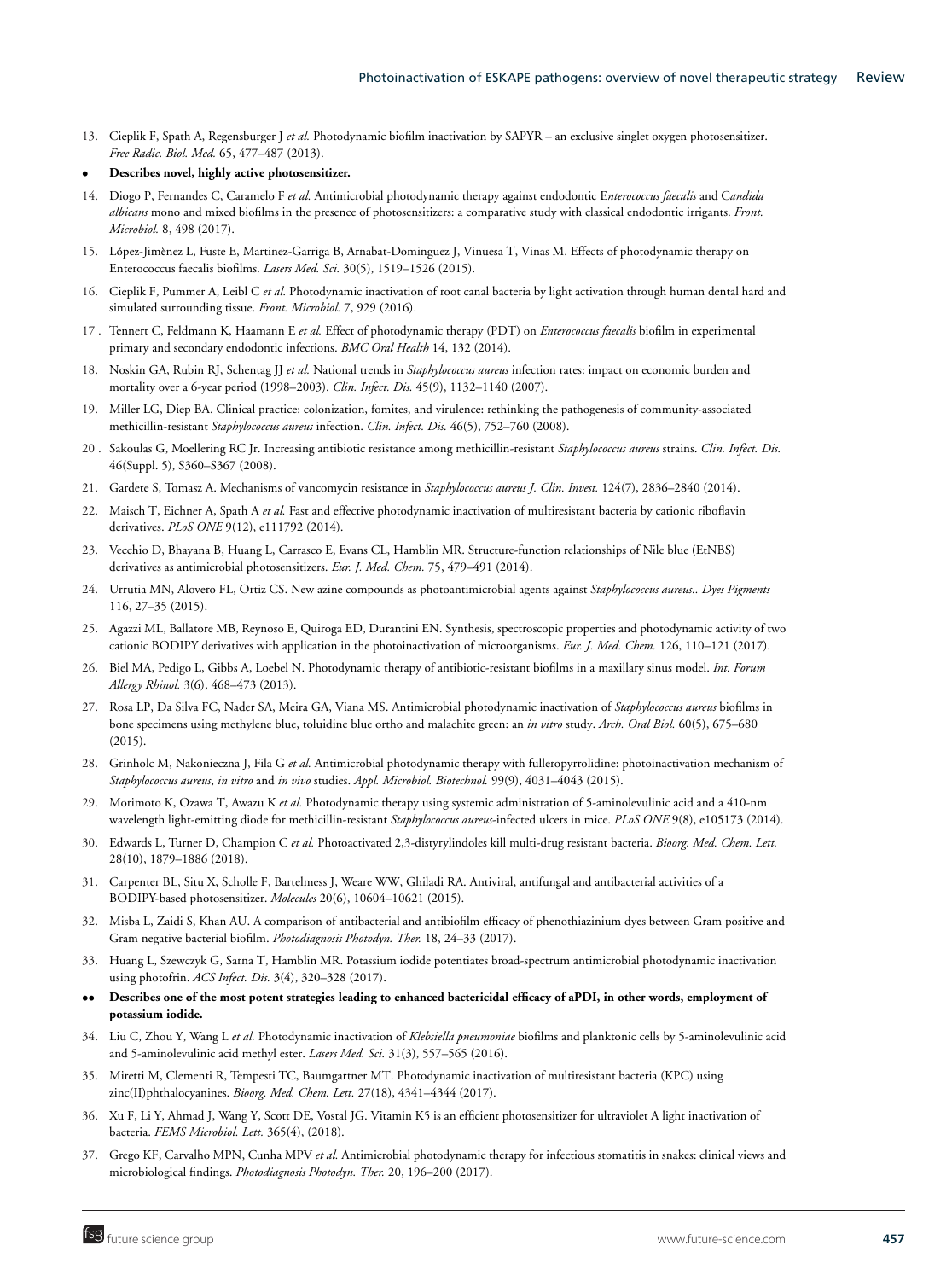- 38. Santajit S, Indrawattana N. Mechanisms of antimicrobial resistance in ESKAPE pathogens. *Biomed. Res. Int.* 2016, 2475067 (2016).
- 39. Howard A, O'Donoghue M, Feeney A, Sleator RD. *Acinetobacter baumannii*: an emerging opportunistic pathogen. *Virulence* 3(3), 243–250 (2012).
- 40. Navidinia M. The clinical importance of emerging ESKAPE pathogens in nosocomial infections. *J. Paramed. Sci.* 7, 2008–4978 (2016).
- 41. Huang L, Krayer M, Roubil JG *et al.* Stable synthetic mono-substituted cationic bacteriochlorins mediate selective broad-spectrum photoinactivation of drug-resistant pathogens at nanomolar concentrations. *J. Photochem. Photobiol. B* 141, 119–127 (2014).
- 42 . Halstead FD, Thwaite JE, Burt R *et al.* The antibacterial activity of blue light against nosocomial wound pathogens growing planktonically and as mature biofilms. *Appl. Environ. Microbiol.* 82(13), 4006–4016 (2016).
- **Describes antibacterial activity of antimicrobial blue light (aBL) against numerous human pathogens growing in mature biofilms.**
- 43. Almeida J, Tome JP, Neves MG *et al.* Photodynamic inactivation of multidrug-resistant bacteria in hospital wastewaters: influence of residual antibiotics. *Photochem. Photobiol. Sci.* 13(4), 626–633 (2014).
- 44. Yuan Y, Liu ZQ, Jin H *et al.* Photodynamic antimicrobial chemotherapy with the novel amino acid-porphyrin conjugate 4I: *in vitro* and *in vivo* studies. *PLoS ONE* 12(5), e0176529 (2017).
- 45. Wang Y, Wu X, Chen J *et al.* Antimicrobial blue light inactivation of gram-negative pathogens in biofilms: *in vitro* and *in vivo* studies. *J. Infect. Dis.* 213(9), 1380–1387 (2016).
- 46. Gaynes R, Edwards JR, National Nosocomial Infections Surveillance System. Overview of nosocomial infections caused by gram-negative bacilli. *Clin. Infect. Dis.* 41(6), 848–854 (2005).
- 47. Zhang Y, Chen XL, Huang AW *et al.* Mortality attributable to carbapenem-resistant *Pseudomonas aeruginosa* bacteremia: a meta-analysis of cohort studies. *Emerg. Microbes Infect.* 5, e27 (2016).
- 48 . Boucher HW, Talbot GH, Bradley JS *et al.* Bad bugs, no drugs: no ESKAPE! An update from the infectious diseases society of america. *Clin. Infect. Dis.* 48(1), 1–12 (2009).
- 49. Beirao S, Fernandes S, Coelho J *et al.* Photodynamic inactivation of bacterial and yeast biofilms with a cationic porphyrin. *Photochem. Photobiol.* 90(6), 1387–1396 (2014).
- 50. Orlandi VT, Rybtke M, Caruso E, Banfi S, Tolker-Nielsen T, Barbieri P. Antimicrobial and anti-biofilm effect of a novel BODIPY photosensitizer against *Pseudomonas aeruginosa* PAO1. *Biofouling* 30(8), 883–891 (2014).
- 51. Fila G, Kasimova K, Arenas Y *et al.* Murine model imitating chronic wound infections for evaluation of antimicrobial photodynamic therapy efficacy. *Front. Microbiol.* 7, 1258 (2016).
- 52. Amin RM, Bhayana B, Hamblin MR, Dai T. Antimicrobial blue light inactivation of *Pseudomonas aeruginosa* by photo-excitation of endogenous porphyrins: *in vitro* and *in vivo* studies. *Lasers Surg. Med.* 48(5), 562–568 (2016).
- •• **Describes complex studies concerning aBL treatment of** *P. aeruginosa* **including both** *in vitro* **and** *in vivo* **models.**
- 53 . Fila G, Krychowiak M, Rychlowski M, Bielawski KP, Grinholc M. Antimicrobial blue light photoinactivation of *Pseudomonas aeruginosa*: quorum sensing signaling molecules, biofilm formation and pathogenicity. *J. Biophotonics* 11 (11), e201800079 (2018).
- **Describes the use of aBL toward** *P. aeruginosa***, and moreover, its impact on reduced bacterial pathogenicity.**
- 54. Fila G, Kawiak A, Grinholc MS. Blue light treatment of *Pseudomonas aeruginosa*: Strong bactericidal activity, synergism with antibiotics and inactivation of virulence factors. *Virulence* 8(6), 938–958 (2017).
- 55. Katayama B, Ozawa T, Morimoto K *et al.* Enhanced sterilization and healing of cutaneous pseudomonas infection using 5-aminolevulinic acid as a photosensitizer with 410-nm LED light. *J. Dermatol. Sci.* 90(3), 323–331 (2018).
- 56. Wen X, Zhang X, Szewczyk G *et al.* Potassium iodide potentiates antimicrobial photodynamic inactivation mediated by rose bengal in *in vitro* and *in vivo* studies. *Antimicrob. Agents Chemother.* 61(7), pii:e00467-17 (2017).
- 57. Deshpande LM, Jones RN, Fritsche TR, Sader HS. Occurrence and characterization of carbapenemase-producing *Enterobacteriaceae*: report from the SENTRY antimicrobial surveillance program (2000–2004). *Microb. Drug Resist.* 12(4), 223–230 (2006).
- 58. Lin YC, Chen TL, Ju HL *et al.* Clinical characteristics and risk factors for attributable mortality in *Enterobacter cloacae bacteremia*. *J. Microbiol. Immunol. Infect.* 39(1), 67–72 (2006).
- 59. Khan S, Khan SN, Meena R, Dar AM, Pal R, Khan AU. Photoinactivation of multidrug resistant bacteria by monomeric methylene blue conjugated gold nanoparticles. *J. Photochem. Photobiol. B* 174, 150–161 (2017).
- 60. Pereira De Lima Carvalho D, Guerra Pinto J, Di Paula Costa Sorge C, Rodrigues Benedito FR, Khouri S, Ferreira Strixino J. Study of photodynamic therapy in the control of isolated microorganisms from infected wounds – an *in vitro* study. *Lasers Med. Sci.* 29(1), 113–120 (2014).
- 61. Rossoni RD, Junqueira JC, Santos EL, Costa AC, Jorge AO. Comparison of the efficacy of Rose Bengal and erythrosin in photodynamic therapy against *Enterobacteriaceae.. Lasers Med. Sci.* 25(4), 581–586 (2010).
- 62. Halstead FD, Thwaite JE, Burt R *et al.* Antibacterial activity of blue light against nosocomial wound pathogens growing planktonically and as mature biofilms. *Appl. Environ. Microbiol.* 82(13), 4006–4016 (2016).
- 63. Tawfik AA, Alsharnoubi J, Morsy M. Photodynamic antibacterial enhanced effect of methylene blue-gold nanoparticles conjugate on *Staphylococcal aureus* isolated from impetigo lesions *in vitro* study. *Photodiagnosis Photodyn. Ther.* 12(2), 215–220 (2015).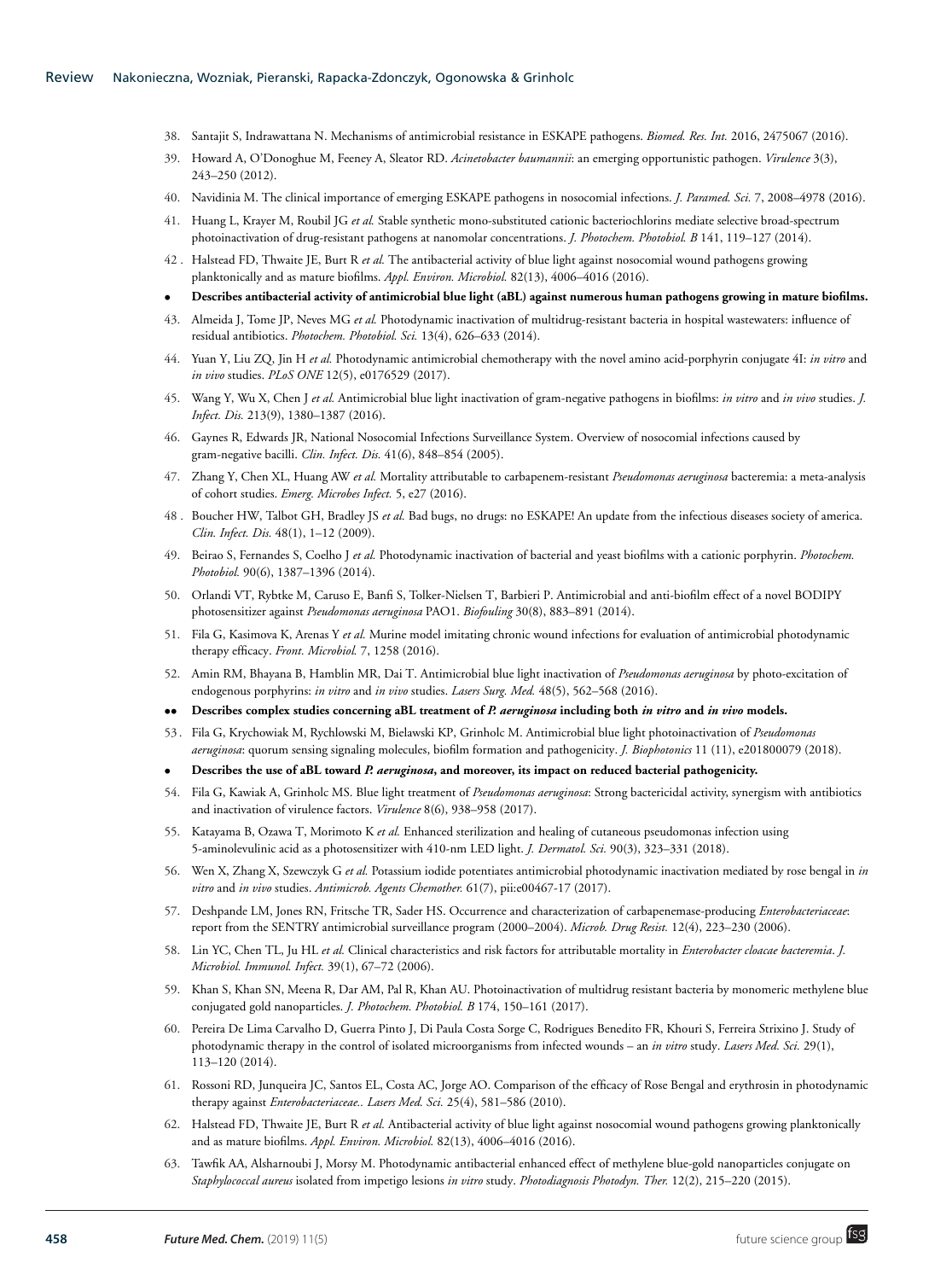- 64. Darabpour E, Kashef N, Mashayekhan S. Chitosan nanoparticles enhance the efficiency of methylene blue-mediated antimicrobial photodynamic inactivation of bacterial biofilms: an *in vitro* study. *Photodiagnosis Photodyn. Ther.* 14, 211–217 (2016).
- 65. Misba L, Kulshrestha S, Khan AU. Antibiofilm action of a toluidine blue O-silver nanoparticle conjugate on *Streptococcus mutans*: a mechanism of type I photodynamic therapy. *Biofouling* 32(3), 313–328 (2016).
- 66. Sherwani MA, Tufail S, Khan AA, Owais M. Gold nanoparticle-photosensitizer conjugate based photodynamic inactivation of biofilm producing cells: potential for treatment of C. albicans infection in BALB/c mice. *PLoS ONE* 10(7), e0131684 (2015).
- 67. Sadasivam M, Avci P, Gupta GK *et al.* Self-assembled liposomal nanoparticles in photodynamic therapy. *Eur. J. Nanomed.* 5(3), doi:10.1515/ejnm-2013-0010 (2013).
- 68 . Chen RJ, Chen PC, Prasannan A *et al.* Formation of gold decorated porphyrin nanoparticles and evaluation of their photothermal and photodynamic activity. *Mater. Sci. Eng. C Mater. Biol. Appl.* 63, 678–685 (2016).
- 69. Nakonieczna J, Rapacka-Zdonczyk A, Kawiak A, Bielawski KP, Grinholc M. Sub-lethal photodynamic inactivation renders *Staphylococcus aureus* susceptible to silver nanoparticles. *Photochem. Photobiol. Sci.* 12(9), 1622–1627 (2013).
- 70. Huang YY, Sharma SK, Dai T *et al.* Can nanotechnology potentiate photodynamic therapy? *Nanotechnol. Rev.* 1(2), 111–146 (2012).
- 71. Shrestha A, Kishen A. Antibacterial efficacy of photosensitizer functionalized biopolymeric nanoparticles in the presence of tissue inhibitors in root canal. *J. Endod.* 40(4), 566–570 (2014).
- 72. Chen CP, Chen CT, Tsai T. Chitosan nanoparticles for antimicrobial photodynamic inactivation: characterization and *in vitro* investigation. *Photochem. Photobiol.* 88(3), 570–576 (2012).
- 73. Dai T, Tanaka M, Huang YY, Hamblin MR. Chitosan preparations for wounds and burns: antimicrobial and wound-healing effects. *Expert. Rev. Anti. Infect. Ther.* 9(7), 857–879 (2011).
- 74. Darabpour E, Kashef N, Amini SM, Kharrazi S, Djavid GE. Fast and effective photodynamic inactivation of 4-day-old biofilm of methicillin-resistant *Staphylococcus aureus* using methylene blue-conjugated gold nanoparticles. *J. Drug Deliv. Sci. Technol.* 37, 134–140 (2017).
- 75. Vecchio D, Gupta A, Huang L *et al.* Bacterial photodynamic inactivation mediated by methylene blue and red light is enhanced by synergistic effect of potassium iodide. *Antimicrob. Agents Chemother.* 59(9), 5203–5212 (2015).
- 76. Huang L, St Denis TG, Xuan Y *et al.* Paradoxical potentiation of methylene blue-mediated antimicrobial photodynamic inactivation by sodium azide: role of ambient oxygen and azide radicals. *Free Radic. Biol. Med.* 53(11), 2062–2071 (2012).
- 77 . St Denis TG, Vecchio D, Zadlo A *et al.* Thiocyanate potentiates antimicrobial photodynamic therapy: *in situ* generation of the sulfur trioxide radical anion by singlet oxygen. *Free Radic. Biol. Med.* 65, 800–810 (2013).
- 78. Zhang Y, Dai T, Wang M, Vecchio D, Chiang LY, Hamblin MR. Potentiation of antimicrobial photodynamic inactivation mediated by a cationic fullerene by added iodide: *in vitro* and *in vivo* studies. *Nanomedicine (Lond.)* 10(4), 603–614 (2015).
- 79. Freire F, Ferraresi C, Jorge AO, Hamblin MR. Photodynamic therapy of oral Candida infection in a mouse model. *J. Photochem. Photobiol. B* 159, 161–168 (2016).
- 80. Wozniak A, Grinholc M. Combined antimicrobial activity of photodynamic inactivation and antimicrobials-state of the art. *Front. Microbiol.* 9, 930 (2018).
- •• **Reviews current knowledge concerning one of the most potent strategies leading to improved aPDI efficacy, in other words, antimicrobials.**
- 81. European Commission. Progress report on the action plan against the rising threats from antimicrobial resistance. (2015). [https://ec.europa.eu/health/sites/health/files/antimicrobial](https://ec.europa.eu/health/sites/health/files/antimicrobial_resistance/docs/2015_amr_progress_report_en.pdf) resistance/docs/2015 amr progress report en.pdf
- 82. ECDC. Annual epidemiological report. Reporting on 2010 surveillance data and 2011 epidemic intelligence data. *Surveillance Report.* 2012).
- 83. WHO. Antimicrobial resistance. Global Report on Surveillance. 2014).
- 84. Giuliani F, Martinelli M, Cocchi A, Arbia D, Fantetti L, Roncucci G. *In vitro* resistance selection studies of RLP068/Cl, a new Zn(II) phthalocyanine suitable for antimicrobial photodynamic therapy. *Antimicrob. Agents Chemother.* 54(2), 637–642 (2010).
- 85. Tavares A, Carvalho CM, Faustino MA *et al.* Antimicrobial photodynamic therapy: study of bacterial recovery viability and potential development of resistance after treatment. *Mar. Drugs* 8(1), 91–105 (2010).
- 86. Wainwright M, Maisch T, Nonell S et al. Photoantimicrobials are we afraid of the light? *Lancet Infect. Dis.* 17(2), e49–e55 (2017).
- 87. De Annunzio SR, De Freitas LM, Blanco AL *et al.* Susceptibility of *Enterococcus faecalis* and *Propionibacterium acnes* to antimicrobial photodynamic therapy. *J. Photochem. Photobiol. B* 178, 545–550 (2018).
- 88. Pileggi G, Wataha JC, Girard M *et al.* Blue light-mediated inactivation of *Enterococcus faecalis in vitro*. *Photodiagnosis Photodyn. Ther.* 10(2), 134–140 (2013).
- 89. Beltes C, Sakkas H, Economides N, Papadopoulou C. Antimicrobial photodynamic therapy using Indocyanine green and near-infrared diode laser in reducing *Entrerococcus faecalis*. *Photodiagnosis Photodyn. Ther.* 17, 5–8 (2017).
- 90. Kashef N, Borghei YS, Djavid GE. Photodynamic effect of hypericin on the microorganisms and primary human fibroblasts. *Photodiagnosis Photodyn. Ther.* 10(2), 150–155 (2013).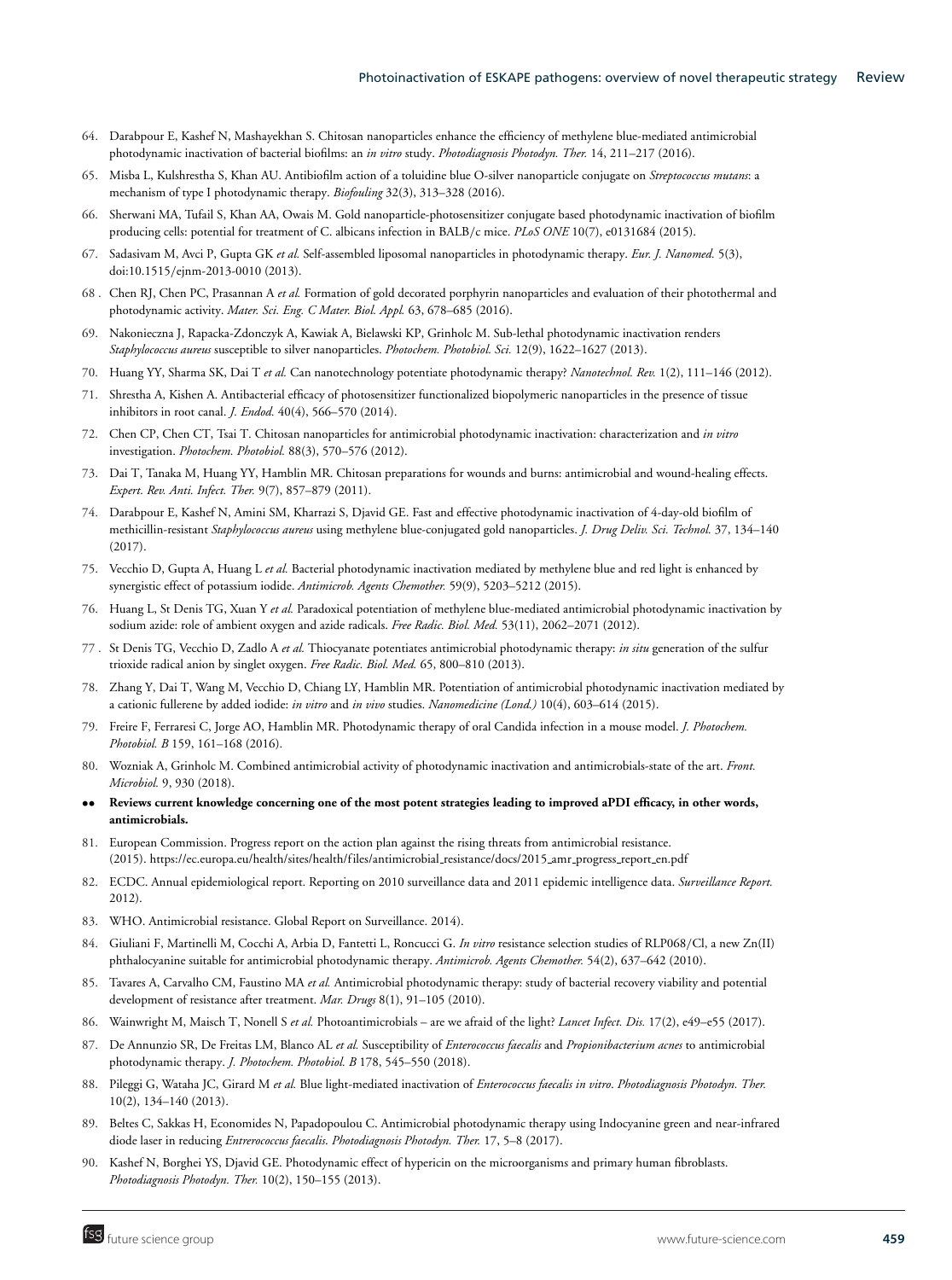- 91. Kumar A, Ghate V, Kim MJ, Zhou W, Khoo GH, Yuk HG. Kinetics of bacterial inactivation by 405 nm and 520 nm light emitting diodes and the role of endogenous coproporphyrin on bacterial susceptibility. *J. Photochem. Photobiol. B* 149, 37–44 (2015).
- 92. Rapacka-Zdonczyk A, Larsen AR, Empel J, Patel A, Grinholc M. Association between susceptibility to photodynamic oxidation and the genetic background of *Staphylococcus aureus*. *Eur. J. Clin. Microbiol. Infect. Dis.* 33(4), 577–586 (2014).
- 93. Kossakowska-Zwierucho M, Kazmierkiewicz R, Bielawski KP, Nakonieczna J. Factors determining *Staphylococcus aureus* susceptibility to photoantimicrobial chemotherapy: RsbU activity, staphyloxanthin level, and membrane fluidity. *Front. Microbiol.* 7, 1141 (2016).
- 94. Bartolomeu M, Rocha S, Cunha A, Neves MG, Faustino MA, Almeida A. Effect of photodynamic therapy on the virulence factors of *Staphylococcus aureus*. *Front. Microbiol.* 7, 267 (2016).
- 95. Fekrazad R, Zare H, Vand SM. Photodynamic therapy effect on cell growth inhibition induced by Radachlorin and toluidine blue O on *Staphylococcus aureus* and *Escherichia coli*: an *in vitro* study. *Photodiagnosis Photodyn. Ther.* 15, 213–217 (2016).
- 96. Vecchio D, Dai T, Huang L, Fantetti L, Roncucci G, Hamblin MR. Antimicrobial photodynamic therapy with RLP068 kills methicillin-resistant *Staphylococcus aureus* and improves wound healing in a mouse model of infected skin abrasion PDT with RLP068/Cl in infected mouse skin abrasion. *J. Biophotonics* 6(9), 733–742 (2013).
- 97. Ke MR, Eastel JM, Ngai KL *et al.* Photodynamic inactivation of bacteria and viruses using two monosubstituted zinc(II) phthalocyanines. *Eur. J. Med. Chem.* 84, 278–283 (2014).
- 98. Ribeiro AP, Pavarina AC, Dovigo LN *et al.* Phototoxic effect of curcumin on methicillin-resistant *Staphylococcus aureus* and L929 fibroblasts. *Lasers Med. Sci.* 28(2), 391–398 (2013).
- 99. Garcia I, Ballesta S, Gilaberte Y, Rezusta A, Pascual A. Antimicrobial photodynamic activity of hypericin against methicillin-susceptible and resistant *Staphylococcus aureus* biofilms. *Future Microbiol.* 10(3), 347–356 (2015).
- 100. Taraszkiewicz A, Grinholc M, Bielawski KP, Kawiak A, Nakonieczna J. Imidazoacridinone derivatives as efficient sensitizers in photoantimicrobial chemotherapy. *Appl. Environ. Microbiol.* 79(12), 3692–3702 (2013).
- 101 . Ballatore MB, Spesia MB, Milanesio ME, Durantini EN. Synthesis, spectroscopic properties and photodynamic activity of porphyrin-fullerene C60 dyads with application in the photodynamic inactivation of *Staphylococcus aureus*. *Eur. J. Med. Chem.* 83, 685–694 (2014).
- 102. Fekrazad R, Zare H, Mohammadi Sepahvand S, Morsali P. The effect of antimicrobial photodynamic therapy with radachlorin(R) on *Staphylococcus aureus* and *Escherichia coli*: an *in vitro* study. *J. Lasers Med. Sci.* 5(2), 82–85 (2014).
- 103. Arenas Y, Monro S, Shi G, Mandel A, McFarland S, Lilge L. Photodynamic inactivation of *Staphylococcus aureus* and methicillin-resistant *Staphylococcus aureus* with Ru(II)-based type I/type II photosensitizers. *Photodiagnosis Photodyn. Ther.* 10(4), 615–625 (2013).
- 104. Wang Y, Zhou Q, Wang Y *et al.* In vitro photodynamic inactivation effects of Ru(II) complexes on clinical methicillin-resistant *Staphylococcus aureus* planktonic and biofilm cultures. *Photochem. Photobiol.* 91(1), 124–133 (2015).
- 105. Carpenter BL, Scholle F, Sadeghifar H *et al.* Synthesis, characterization, and antimicrobial efficacy of photomicrobicidal cellulose paper. *Biomacromolecules* 16(8), 2482–2492 (2015).
- 106. Zhang Y, Zhu Y, Gupta A *et al.* Antimicrobial blue light therapy for multidrug-resistant *Acinetobacter baumannii* infection in a mouse burn model: implications for prophylaxis and treatment of combat-related wound infections. *J. Infect. Dis.* 209(12), 1963–1971 (2014).
- 107 . Rineh A, Bremner JB, Hamblin MR, Ball AR, Tegos GP, Kelso MJ. Attaching NorA efflux pump inhibitors to methylene blue enhances antimicrobial photodynamic inactivation of *Escherichia coli* and *Acinetobacter baumannii in vitro* and *in vivo*. *Bioorg. Med. Chem. Lett.* 28(16), 2736–2740 (2018).
- 108. Dai T, Garcia B, Murray CK, Vrahas MS, Hamblin MR. UVC light prophylaxis for cutaneous wound infections in mice. *Antimicrob. Agents Chemother.* 56(7), 3841–3848 (2012).
- 109. Hsieh CM, Huang YH, Chen CP, Hsieh BC, Tsai T. 5-Aminolevulinic acid induced photodynamic inactivation on *Staphylococcus aureus* and *Pseudomonas aeruginosa*. *J. Food Drug Anal.* 22(3), 350–355 (2014).
- 110. Orlandi VT, Bolognese F, Chiodaroli L, Tolker-Nielsen T, Barbieri P. Pigments influence the tolerance of *Pseudomonas aeruginosa* PAO1 to photodynamically induced oxidative stress. *Microbiology* 161(12), 2298–2309 (2015).
- 111. Pucelik B, Paczynski R, Dubin G, Pereira MM, Arnaut LG, Dabrowski JM. Properties of halogenated and sulfonated porphyrins relevant for the selection of photosensitizers in anticancer and antimicrobial therapies. *PLoS ONE* 12(10), e0185984 (2017).
- 112. Mamone L, Ferreyra DD, Gandara L *et al.* Photodynamic inactivation of planktonic and biofilm growing bacteria mediated by a meso-substituted porphyrin bearing four basic amino groups. *J. Photochem. Photobiol. B* 161, 222–229 (2016).
- 113. Forte Giacobone AF, Ruiz Gale MF, Hogert EN, Oppezzo OJ. A possible phenomenon of persistence in P*seudomonas aeruginosa* treated with methylene blue and red light. *Photochem. Photobiol.* 92(5), 702–707 (2016).
- 114. Shih MH, Huang FC. Repetitive methylene blue-mediated photoantimicrobial chemotherapy changes the susceptibility and expression of the outer membrane proteins of *Pseudomonas aeruginosa*. *Photodiagnosis Photodyn. Ther.* 10(4), 664–671 (2013).
- 115. Mantareva V, Kussovski V, Durmus M, Borisova E, Angelov I. Photodynamic inactivation of pathogenic species *Pseudomonas aeruginosa* and *Candida albicans* with lutetium (III) acetate phthalocyanines and specific light irradiation. *Lasers Med. Sci.* 31(8), 1591–1598 (2016).